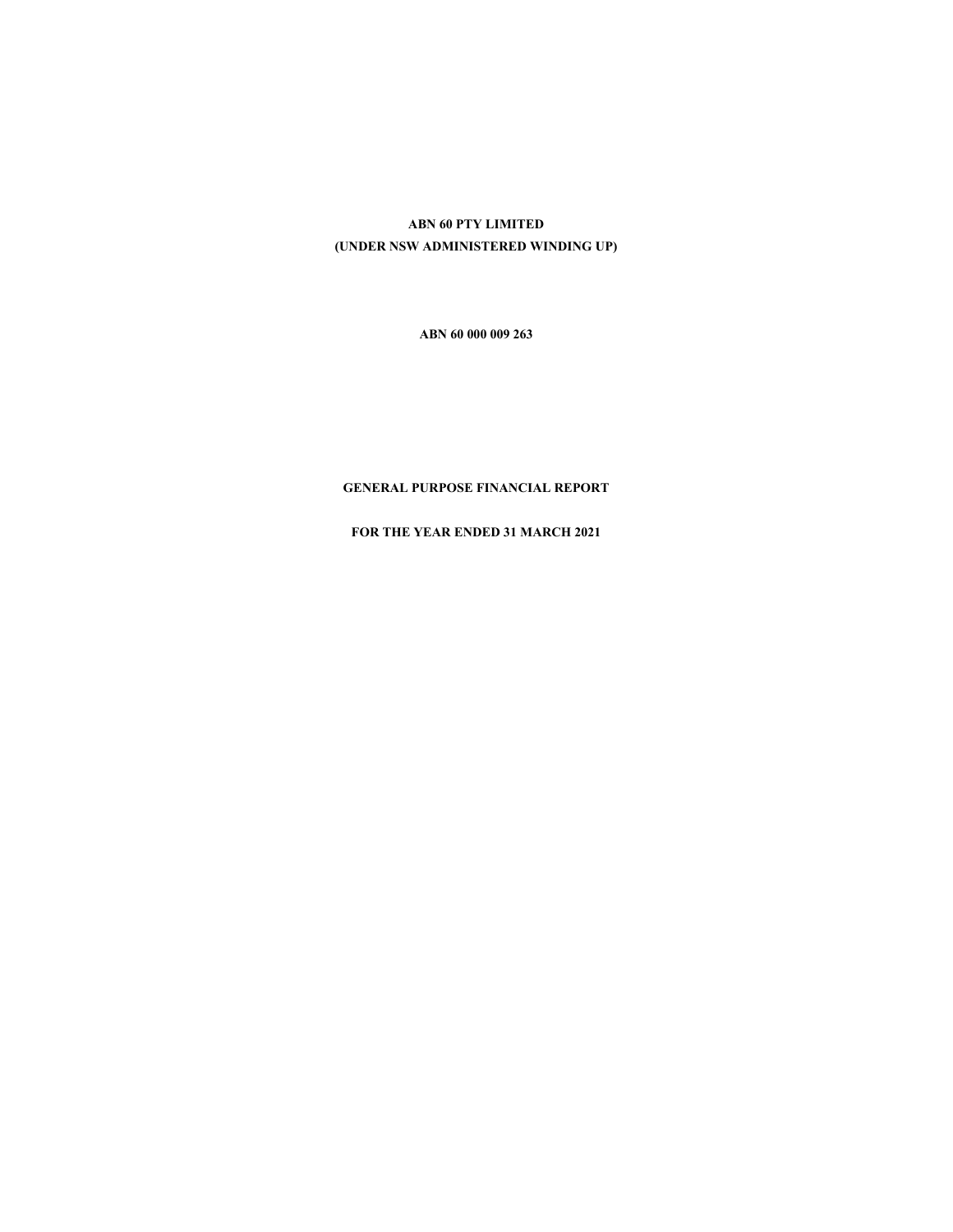## **ABN 60 PTY LIMITED (UNDER NSW ADMINISTERED WINDING UP)**

## **Contents**

| Directors' Report                                           |    |
|-------------------------------------------------------------|----|
| Auditor's Independence Declaration                          | 4  |
| <b>Financial Statements</b>                                 |    |
| Statement of Profit and Loss and Other Comprehensive Income |    |
| <b>Statement of Financial Position</b>                      | 6  |
| Statement of Changes in Equity                              |    |
| <b>Statement of Cash Flows</b>                              | 8  |
| Notes to the Financial Statements                           | 9  |
| Directors' Declaration                                      | 22 |
| Independent Auditor's Report                                | 23 |

These financial statements cover the accounts of ABN 60 Pty Limited (under NSW administered winding up). These financial statements are presented in Australian currency.

ABN 60 Pty Limited is domiciled in Australia. Its registered office and its principal place of business are at Level 2, 56 Clarence Street, Sydney, NSW 2000.

A description of the nature of the Company's operations and its principal activities is included in the directors' report. The directors' report does not form part of this financial statement.

The financial report was authorised for issue by the Directors of the Company on 11 June 2021. The Company has the power to amend and reissue the financial report.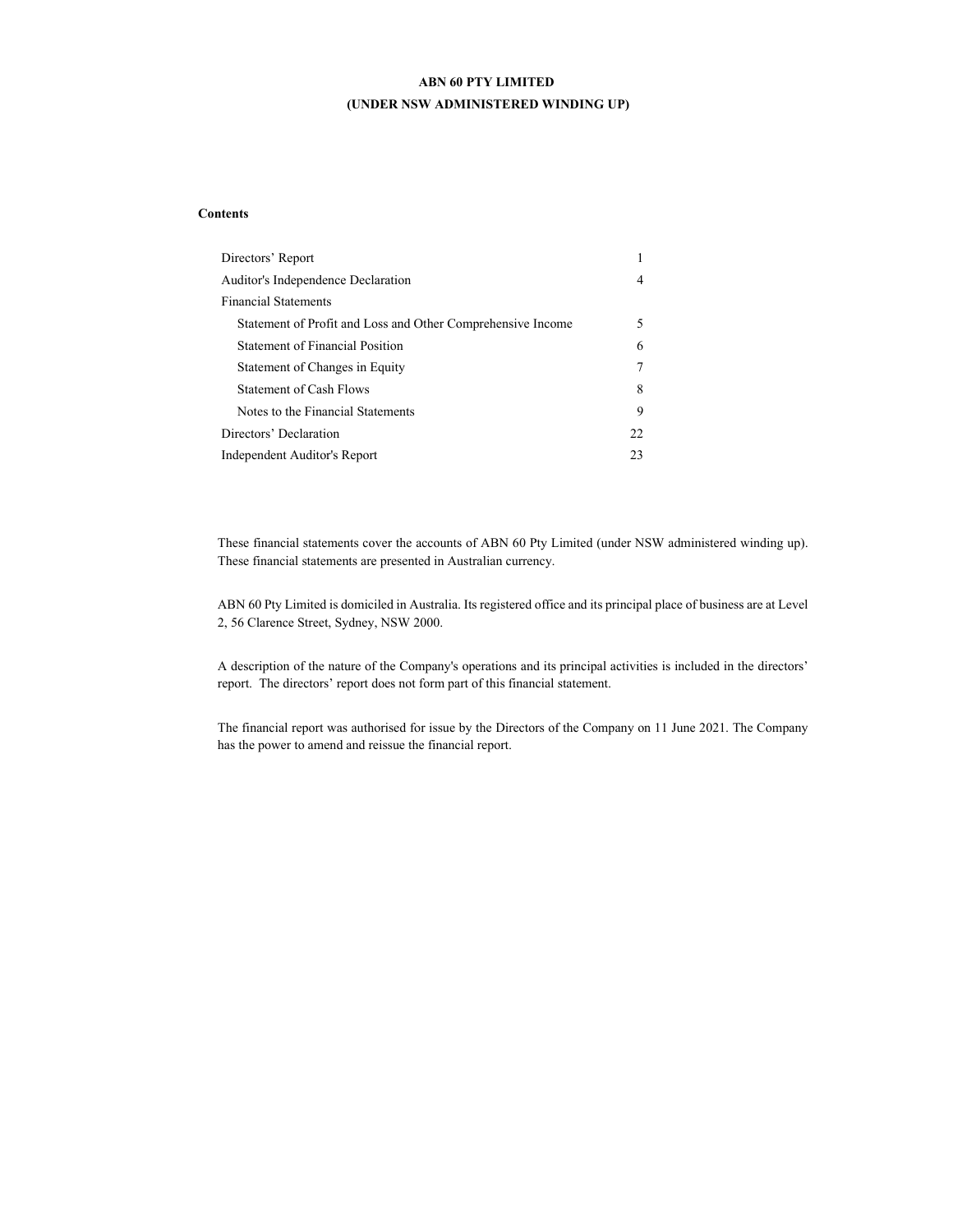### **(UNDER NSW ADMINISTERED WINDING UP)**

## **DIRECTORS' REPORT**

The directors of ABN 60 Pty Limited (under NSW administered winding up) ("the Company") present their financial statements of the Company for the year 1 April 2020 to 31 March 2021 and report as follows.

#### **Directors**

The names and particulars of the directors of the Company during or since the end of the financial year are as follows. Directors were in office for the entire period unless otherwise stated:

| <b>Name of Director</b> | Date Appointed   |
|-------------------------|------------------|
| Robert Russell          | 26 March 2009    |
| Dennis Loduwick         | 23 February 2012 |
| Christopher Latham      | 17 November 2016 |

#### **Principal Activities**

The Company is under NSW administered winding up, in accordance with the provisions of the *James Hardie Former Subsidiaries (Winding up and Administration) Act 2005* (NSW) ("the Winding up Act"). The Company's affairs are managed under and in accordance with the Winding up Act. This regime ensures the continued existence of the Company, even if it is insolvent, and prohibits it from paying any liabilities except for "payable liabilities" as defined in the Winding up Act – limited to asbestos personal injury or death claims arising from exposure to asbestos in Australia and where the claim is made in Australia. The Company is expected to remain under NSW administered winding up for a period of at least 38 years from February 2007.

The Asbestos Injuries Compensation Fund comprises two trusts, the Charitable Fund and the Discretionary Fund ("the AICF Trust"). The trustee of the Asbestos Injuries Compensation Fund is Asbestos Injuries Compensation Fund Limited ("AICF"). The Company's shares are held by AICF as trustee of the Asbestos Injuries Compensation Fund.

The Company's principal activities in the course of the financial year were to pursue claims under insurance policies taken out for the benefit of the Company and other members of the James Hardie Industries plc ("JHIPLC") group at the time it was a member of the JHIPLC group, and to manage any statutory and common law claims made against the Company.

#### **Review of Operations and Results**

- The profit of the Company for the financial period after providing for income tax was \$393,033 (2020 loss: \$407,003).
- The provision for future asbestos related liabilities net of insurance and other recoveries decreased during the financial period by \$400,000 to \$2,400,000 (2020: \$2,800,000).
- The Company continued to meet claims which have arisen as a result of its previous asbestos manufacturing operations, which concluded in the mid 1980's.
- The Company continued to make claims under insurance policies taken out for the benefit of the Company and other members of the James Hardie Industries plc ("JHIPLC") group at the time it was a member of the JHIPLC group.
- During the year under review, claims against the Company were managed by AICF as trustee of the Charitable Fund. The Company had previously entered into a Claims Management Agreement with AICF for the management and resolution of claims against the Company and for the payment of "payable liabilities" (as defined in the Winding up Act) on behalf of the Company.
- In the year to 31 March 2021 gross payments, before insurance recoveries, statutory recovery payments, AICF's legal and other fees, of \$nil (2020: \$nil) were made in respect of asbestos claims against the Company. Payments were made from the Company's own funds, and when these were not sufficient, payments were made by the AICF Charitable Fund on behalf of the Company.
- A detailed review of the number of claims lodged against the Company and other former JHIPLC entities during the year to 31 March 2021, and the payments in respect of those claims, is set out in the Annual Actuarial Report, prepared by KPMG Actuarial Pty Ltd, and available on the AICF website at www.aicf.org.au. The Annual Actuarial Report sets out the estimated asbestos liability of the Company and the AICF Group calculated on a central estimate basis.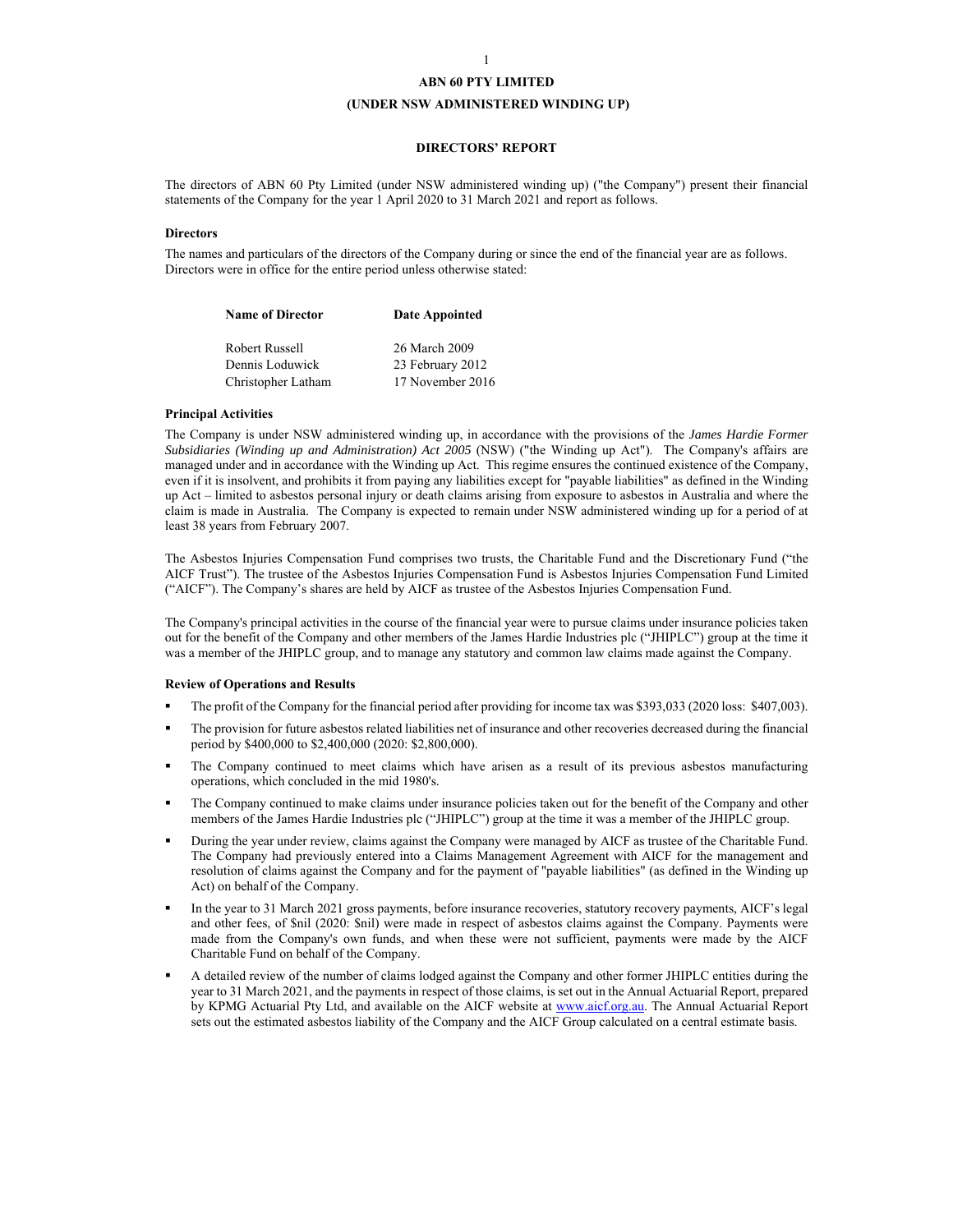## **ABN 60 PTY LIMITED (UNDER NSW ADMINISTERED WINDING UP)**

## **DIRECTORS' REPORT**

#### **AICF Loan Facility Agreement ('AICF Loan Facility') drawdowns and repayments**

The Company is a party to the AICF Loan Facility between AICF as trustee of the Charitable Fund as borrower, the Liable Entities (the Company, Amaca Pty Limited and Amaba Pty Limited) as guarantors, and the State of New South Wales as lender.

Under the terms of the AICF Loan Facility, AICF as trustee of the Charitable Fund may borrow, subject to certain conditions, up to an aggregate amount of \$320,000,000. AICF may drawdown loans under the AICF Loan Facility up to 1 October 2030 and repay in full the amount outstanding under the AICF Loan Facility on or before 1 November 2030.

The total amount outstanding under the AICF Loan Facility as at 31 March 2021 was \$nil (2020: \$nil).

### **Significant Changes in the State of Affairs**

Apart from the matters above, there were no significant changes to the state of affairs of the Company during the year under review.

#### **Matters Subsequent to the Financial Year**

No matters or circumstances that have arisen since the end of the financial year which significantly affected or may significantly affect the operations of the Company, the results of those operations, or the state of affairs of the Company in future financial years.

## **Future Developments**

There is ongoing uncertainty as to the number, quantum and timing of claims for compensation and damages that will be made against the Company and the level of compensation which the Company will be required to meet. The uncertainties relating to this liability are described in more detail in the Annual Actuarial Valuation of asbestos related disease liabilities of former James Hardie entities prepared by KPMG Actuarial Pty Limited available on the AICF website at www.aicf.org.au.

The Company's capacity to fund all payable liabilities, including compensation paid to claimants, as and when they fall due for payment will be determined by proceeds of recoveries made under certain insurance policies held by the Company (or proceeds from any commutation of insurance policies), together with funds available for payment from the AICF Charitable and Discretionary Funds managed by AICF.

In the event however that AICF determines that at some future date it appears reasonably likely that there will be insufficient funds for all payable liabilities to be paid in full as they fall due for payment, under the Winding up Act and the AFFA, AICF could seek the imposition of a Court-approved payment scheme in respect of each of the Liable Entities.

### **Insurance and Indemnification of Directors and Officers**

The directors and officers of the Company are covered by insurance taken out by AICF against liabilities that may be incurred by directors and officers in defending civil or criminal proceedings that may be brought against them in their capacity as directors or officers of the Company, and any other payments arising from liabilities incurred by the directors or officers in connection with such proceedings.

This does not include such liabilities that arise from conduct involving a wilful breach of duty by the directors or officers or the improper use by the directors or officers of their position or of information to gain advantage for themselves or someone else or to cause detriment to the Company. Disclosure of the insurance premiums and the nature of liabilities covered by such insurance are prohibited by the relevant contract of insurance.

Deeds of access, insurance and indemnity provided by AICF to the Company's directors and other officers provide that AICF shall, to the maximum extent permitted by law, indemnify any director or officer who suffers any loss as a result of any action in connection with their service to the Company, except to the extent such liability arises as a result of the wilful default, fraud or negligence of the person seeking indemnification.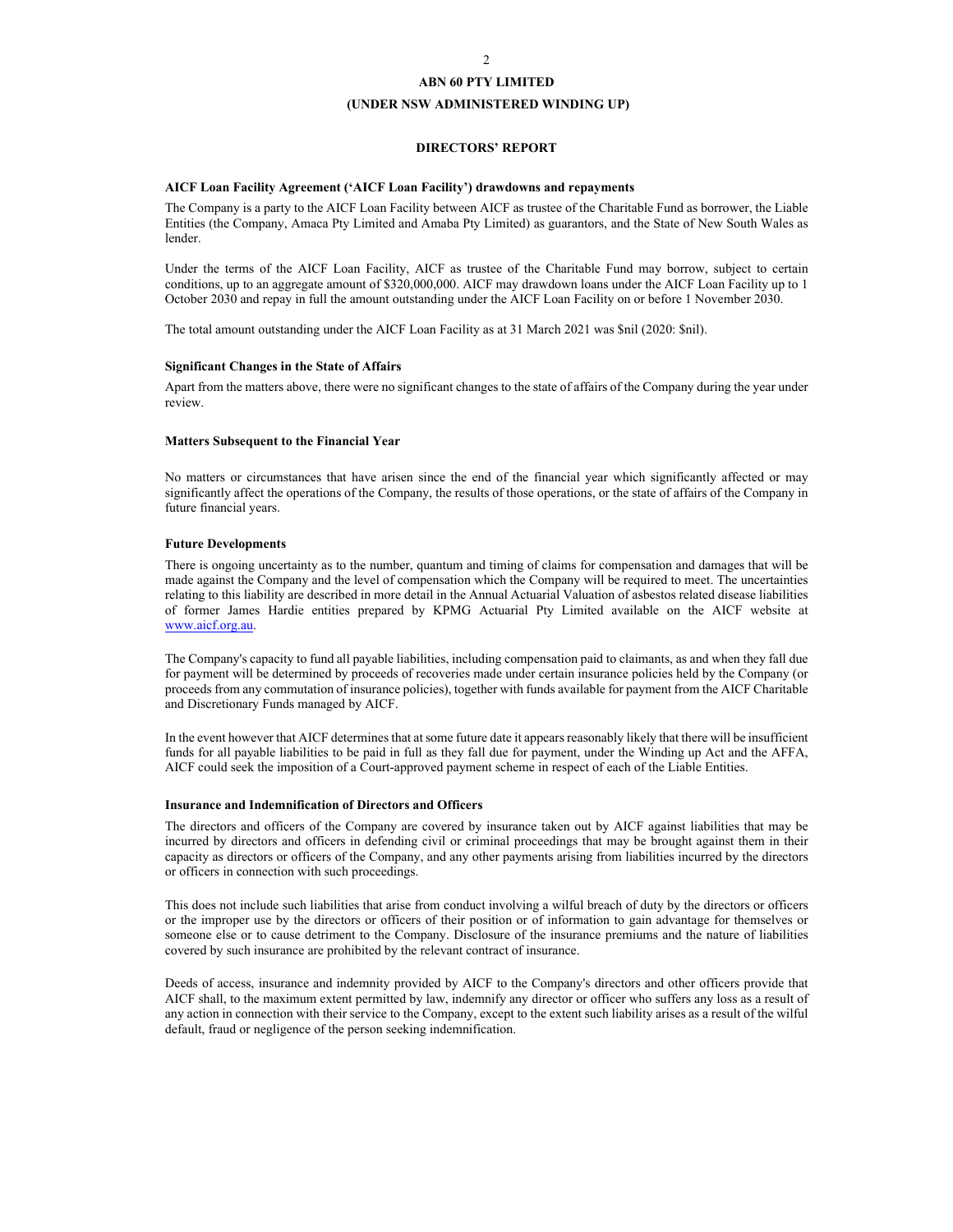## (UNDER NSW ADMINISTERED WINDING UP)

#### **DIRECTORS' REPORT**

### **Dividends**

All Concert of the Concert of the Concert of the Concert of the Concert of the Concert of the Concert of the Concert of the Concert of the Concert of the Concert of the Concert of the Concert of the Concert of the Concert

Dividends paid or payable during the period were: Snil (2020: Snil).

#### **Share Options**

No options over issued shares or interests in the Company were granted during or since the end of the financial period and there were no options outstanding at the date of this report.

្មែ

#### **Environmental Regulation**

The Company's operations are not regulated by any significant environmental regulation under a law of the Commonwealth or of a State or Territory.

#### Proceedings on Behalf of the Company

No person has applied for leave of a court to bring proceedings on behalf of the Company or intervene in any proceedings to which the Company is a party for the purpose of taking responsibility on behalf of the Company for all or any part of those proceedings.

The Company was not a party to any such proceedings during the period under review.

#### **Auditors**

The accounts are audited by an independent registered public accounting firm - Ernst & Young. The auditor's independence declaration is included on page 4 in the financial statements.

Signed in accordance with a resolution of the Board of Directors.

Robert Russell

Chairman and Director

Chair Latham

Christopher Latham **Director** 

Dated: 11 June 2021

Sydney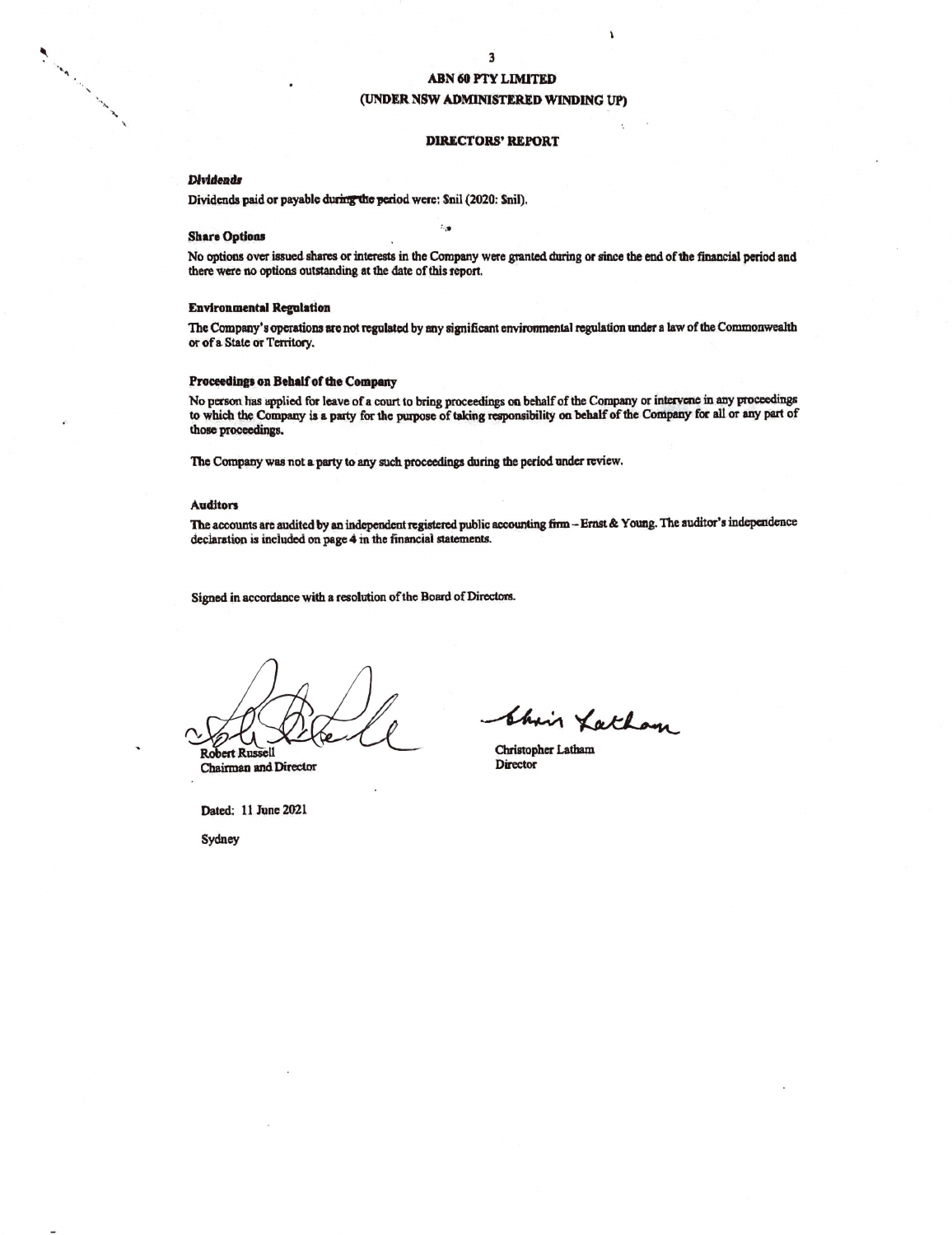

Ernst & Young 200 George Street Sydney NSW 2000 Australia GPO Box 2646 Sydney NSW 2001

Tel: +61 2 9248 5555 Fax: +61 2 9248 5959 ey.com/au

# **Auditor's Independence Declaration to the Directors of ABN 60 Pty Limited**

As lead auditor for the audit of the financial report of ABN 60 Pty Limited for the financial year ended 31 March 2021, I declare to the best of my knowledge and belief, there have been:

- a) no contraventions of the auditor independence requirements of the *Corporations Act 2001* in relation to the audit*;* and
- b) no contraventions of any applicable code of professional conduct in relation to the audit.

Ennest P

Ernst & Young

Jason Bain Partner Sydney 11 June 2021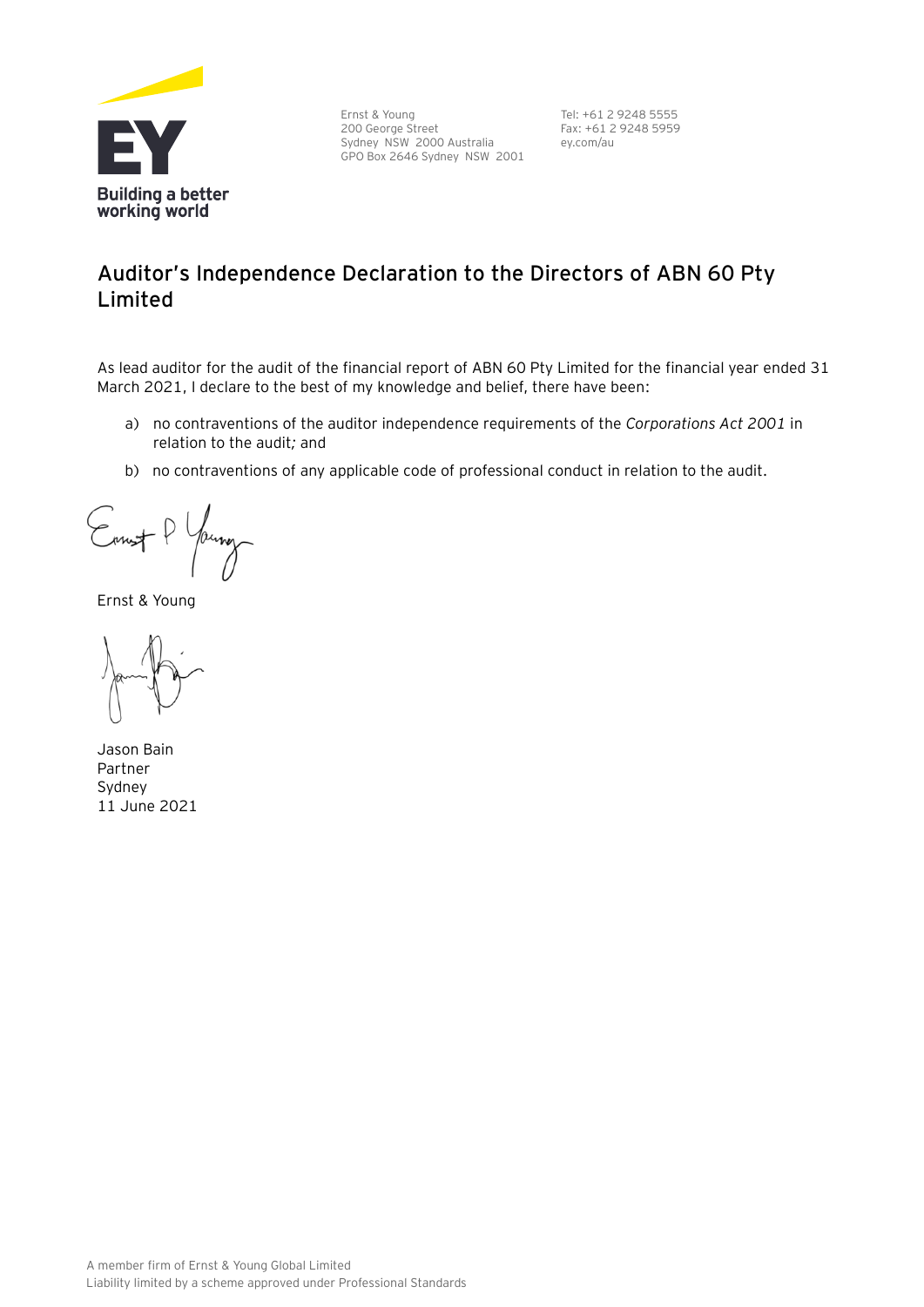## **(UNDER NSW ADMINISTERED WINDING UP)**

## **STATEMENT OF PROFIT AND LOSS AND OTHER COMPREHENSIVE INCOME FOR THE YEAR ENDED 31 MARCH 2021**

|                                                       | 2021        |         | 2020       |  |
|-------------------------------------------------------|-------------|---------|------------|--|
|                                                       | <b>Note</b> | S       | S          |  |
|                                                       |             |         |            |  |
| Income                                                | 2           |         |            |  |
| Claims expense                                        | 3           | 400,000 | (399, 970) |  |
| Other expenses                                        |             | (6,967) | (7,033)    |  |
| Profit (loss) before income tax                       |             | 393,033 | (407,003)  |  |
| Income tax expense                                    | 4           |         |            |  |
| Profit (loss) for the year                            |             | 393,033 | (407,003)  |  |
| Other comprehensive income after tax                  |             |         |            |  |
| Other comprehensive income for the year, net of tax   |             |         |            |  |
| Total comprehensive profit (loss) income for the year |             | 393,033 | (407,003)  |  |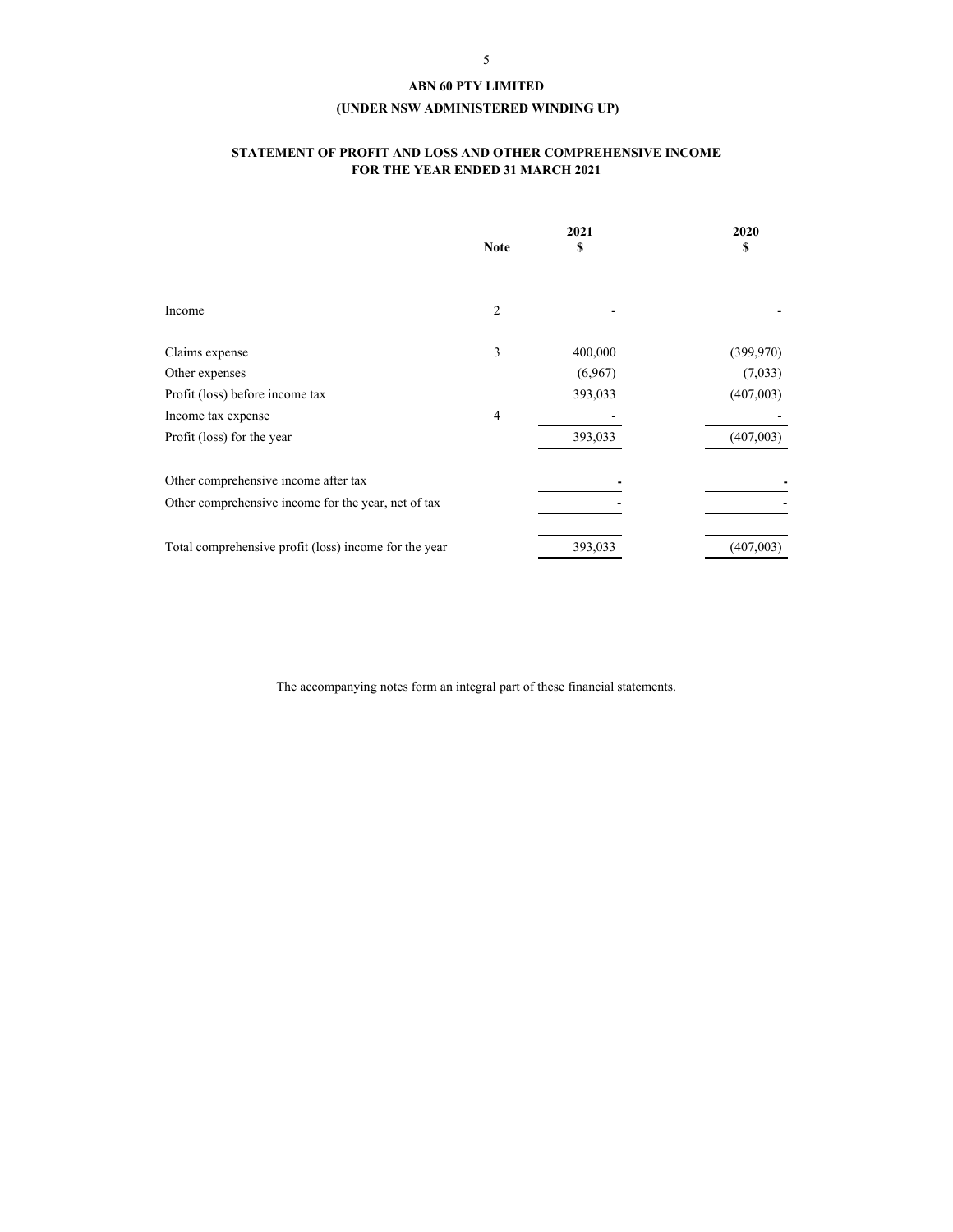## **(UNDER NSW ADMINISTERED WINDING UP)**

## **STATEMENT OF FINANCIAL POSITION AS AT 31 MARCH 2021**

|                                           | <b>Note</b> | 2021<br>S      | 2020<br>\$   |
|-------------------------------------------|-------------|----------------|--------------|
| <b>ASSETS</b>                             |             |                |              |
| <b>Current Assets</b>                     |             |                |              |
| Cash and cash equivalents                 | 5           | 96,405         | 104,042      |
| Trade and other receivables               | 6           | 31             | 31           |
| <b>TOTAL CURRENT ASSETS</b>               |             | 96,436         | 104,073      |
| <b>Non-Current Assets</b>                 |             |                |              |
| Trade and other receivables               | 6           | 100,000        | 100,000      |
| TOTAL NON-CURRENT ASSETS                  |             | 100,000        | 100,000      |
| <b>TOTAL ASSETS</b>                       |             | 196,436        | 204,073      |
| <b>LIABILITIES</b>                        |             |                |              |
| <b>Current Liabilities</b>                |             |                |              |
| Trade and other payables                  | 7           | 2,800          | 2,800        |
| TOTAL CURRENT LIABILITIES                 |             | 2,800          | 2,800        |
| <b>Non-Current Liabilities</b>            |             |                |              |
| Trade and other payables                  | $\tau$      | 593,498        | 594,168      |
| Provisions                                | 8           | 2,500,000      | 2,900,000    |
| TOTAL NON-CURRENT LIABILITIES             |             | 3,093,498      | 3,494,168    |
| <b>TOTAL LIABILITIES</b>                  |             | 3,096,298      | 3,496,968    |
| <b>NET LIABILITIES</b>                    |             | (2,899,862)    | (3,292,895)  |
| DEFICIT IN SHAREHOLDER FUNDS              |             |                |              |
| Issued capital                            | 9           | 10,544,373     | 10,544,373   |
| Accumulated losses                        |             | (13, 444, 235) | (13,837,268) |
| <b>TOTAL DEFICIT IN SHAREHOLDER FUNDS</b> |             | (2,899,862)    | (3,292,895)  |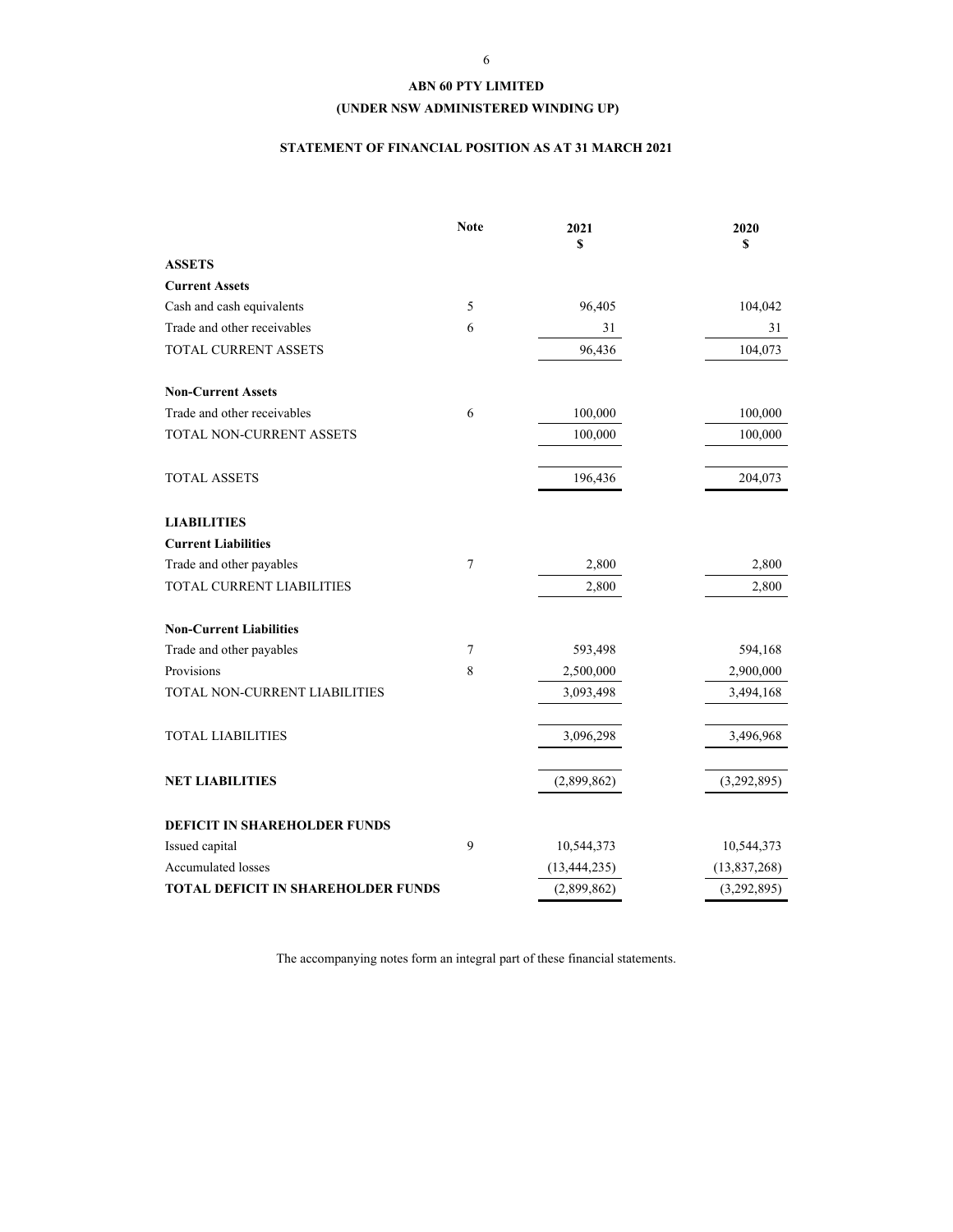## **(UNDER NSW ADMINISTERED WINDING UP)**

# **STATEMENT OF CHANGES IN EQUITY FOR THE YEAR ENDED 31 MARCH 2021**

|                                 | <b>Issued Share</b><br>Capital<br>Ordinary<br><b>Shares</b><br>(Note 9)<br>\$ | Accumulated<br><b>Losses</b><br>\$ | <b>Total</b><br>\$ |
|---------------------------------|-------------------------------------------------------------------------------|------------------------------------|--------------------|
|                                 |                                                                               |                                    |                    |
| <b>Balance at 31 March 2019</b> | 10,544,373                                                                    | (13, 430, 265)                     | (2,885,892)        |
| (Loss) for the year             |                                                                               | (407,003)                          | (407,003)          |
| Other comprehensive income      |                                                                               |                                    |                    |
| <b>Balance at 31 March 2020</b> | 10,544,373                                                                    | (13,837,268)                       | (3,292,895)        |
| Profit for the year             |                                                                               | 393,033                            | 393,033            |
| Other comprehensive income      |                                                                               |                                    |                    |
| <b>Balance at 31 March 2021</b> | 10,544,373                                                                    | (13, 444, 235)                     | (2,899,862)        |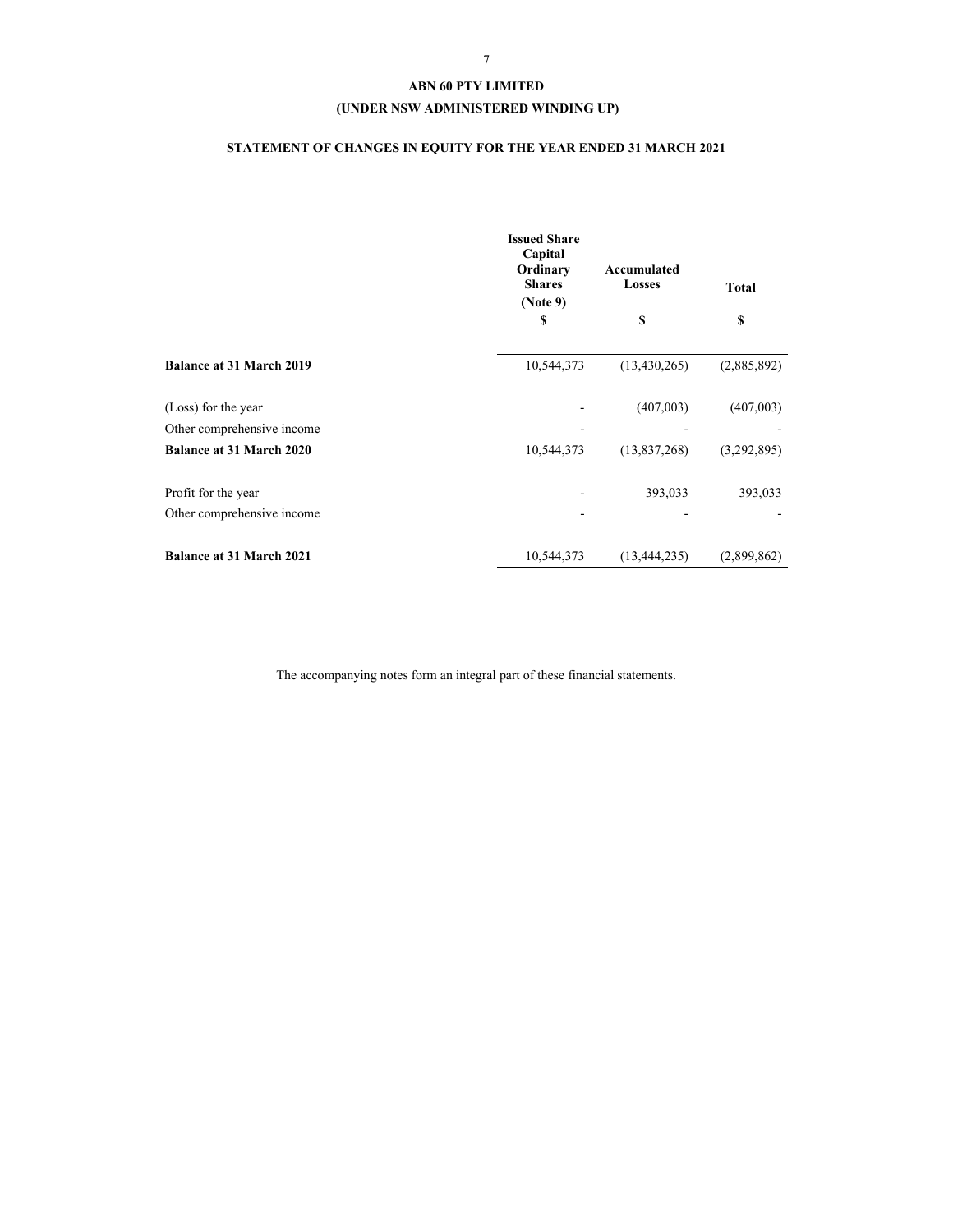## **(UNDER NSW ADMINISTERED WINDING UP)**

## **STATEMENT OF CASH FLOWS FOR THE YEAR ENDED 31 MARCH 2021**

|                                                  | <b>Note</b> | 2021<br>S | 2020<br>S |
|--------------------------------------------------|-------------|-----------|-----------|
| <b>CASH FLOWS FROM OPERATING ACTIVITIES</b>      |             |           |           |
| Receipts from insurance recoveries               |             |           | 3,576     |
| Payments to claimants and suppliers              |             | (7,637)   | (7,673)   |
| Net cash (outflows) from operating activities    | 10          | (7,637)   | (4,097)   |
|                                                  |             |           |           |
| Net (decrease) in cash held                      |             | (7,637)   | (4,097)   |
| Cash and cash equivalents at beginning of period |             | 104,042   | 108,139   |
| Cash and cash equivalents at end of period       | 5           | 96,405    | 104,042   |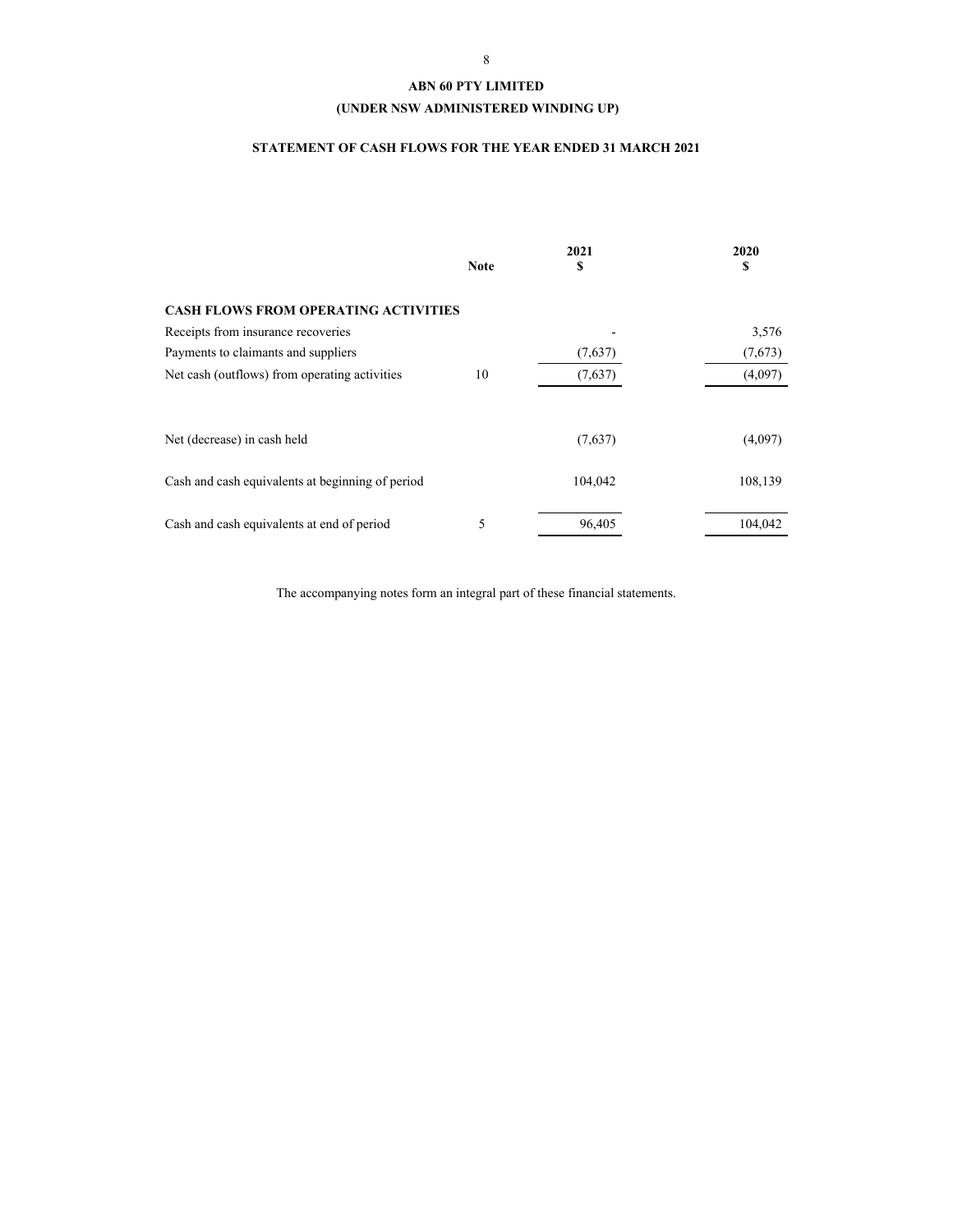## **(UNDER NSW ADMINISTERED WINDING UP)**

## **NOTES TO THE FINANCIAL STATEMENTS FOR THE YEAR ENDED 31 MARCH 2021**

## **NOTE 1: STATEMENT OF SIGNIFICANT ACCOUNTING POLICIES**

The principal accounting policies adopted in the preparation of the financial statements are set out below. These policies have been consistently applied to all years presented, unless otherwise stated. The financial statements are the separate financial statements of ABN 60 Pty Limited (under NSW administered winding up) as an individual entity.

### **(a) Basis of Preparation**

On 8 February 2007, the Company became subject to the *James Hardie Former Subsidiaries (Winding up and Administration) Act 2005* (NSW) which places it in a form of statutory-based winding up and administration (the Winding up Act). This regime ensures the continued existence of the Company, even if it is insolvent and prohibits it from paying any liabilities except for "payable liabilities" as defined in the Winding up Act – limited to asbestos personal injury or death claims arising from exposure to asbestos in Australia and where the claim is made in Australia.

Following the commencement of the Amended and Restated Final Funding Agreement dated 21 November 2006 ("AFFA"), the directors expect that any "payable liabilities" of the Company will be met by AICF when the Company has insufficient funds for this purpose. The Company is expected to operate for a period of 38 years from February 2007, and the Company will remain subject to the Winding up Act during this period of time.

Although the Company is subject to a form of statutory-based winding up and administration under the Winding up Act, these general purpose financial statements have been prepared in accordance with the requirements of the AICF Amended and Restated Trust Deed and the AFFA on the basis of historical cost, unless otherwise stated.

The financial statements are presented in Australian dollars which is the entity's functional and presentation currency.

#### **(b) Statement of Compliance**

The financial statements are general purpose financial statements that have been prepared in accordance with the Corporations Act 2001, Accounting Standards (including Australian Accounting Interpretations) of the Australian Accounting Standards Board and comply with other requirements of the law. The financial statements comply with Australian Accounting Standards. The financial statements also comply with International Financial Reporting Standards ("IFRS") as issued by the International Accounting Standards Board.

The preparation of financial statements in conformity with IFRS requires the use of certain critical accounting estimates. It also requires management to exercise its judgement in the process of applying the Company's accounting policies. The areas involving a higher degree of judgement or complexity, or areas where assumptions and estimates are significant to the financial statements are disclosed in Note 15.

#### **(c) Income Recognition**

Income is recognised to the extent that it is probable that the economic benefits will flow to the Company and the income can be reliably measured. Income is measured at the fair value of the consideration received or receivable.

#### *Interest*

Interest income is recognised on a time proportional basis taking into account the interest rates applicable to the financial assets.

#### *Insurance Claim Recoveries*

Insurance recoveries are recognised when the right to receive recoveries and the likelihood of recovery has been established.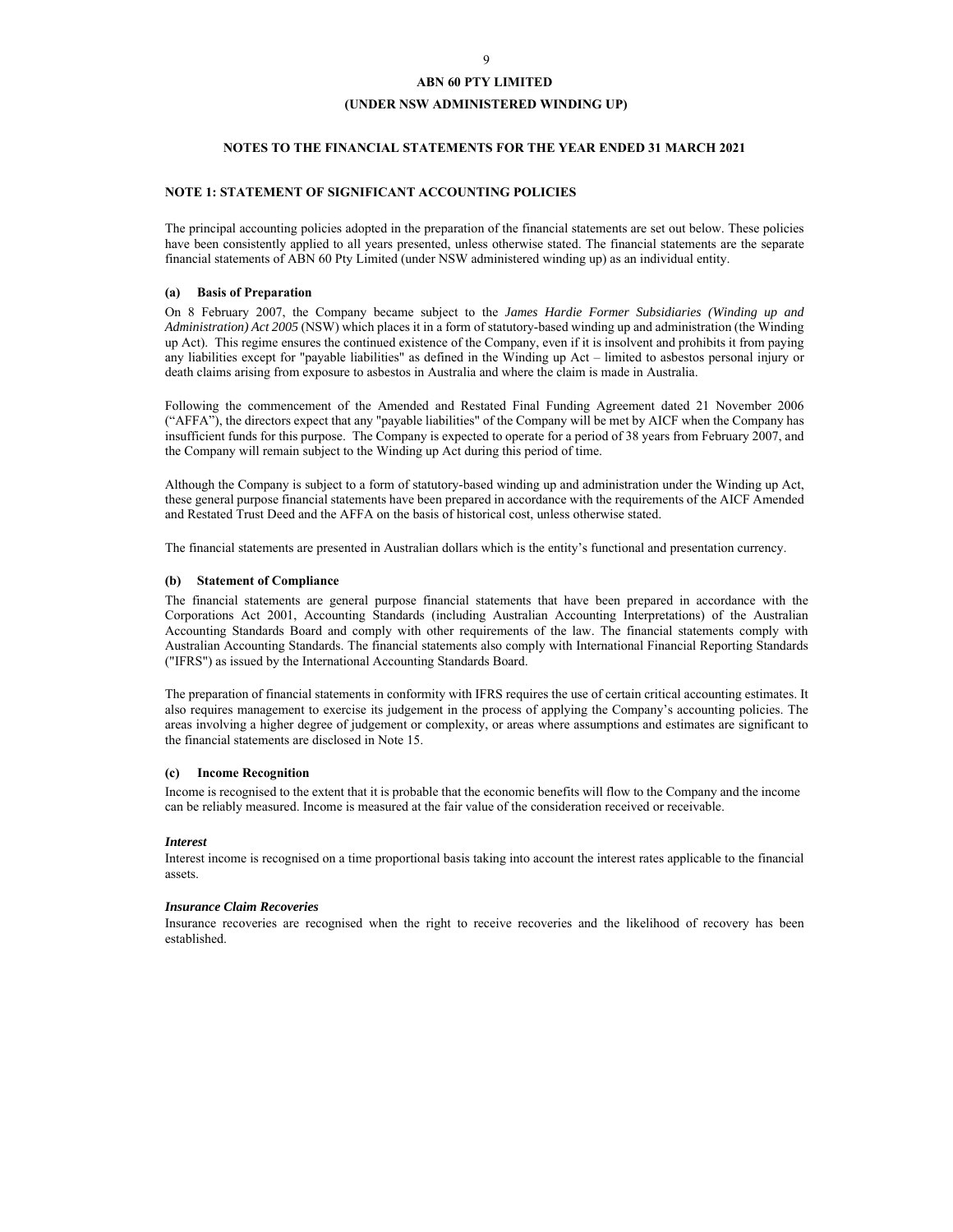## **(UNDER NSW ADMINISTERED WINDING UP)**

## **NOTES TO THE FINANCIAL STATEMENTS FOR THE YEAR ENDED 31 MARCH 2021**

### **NOTE 1: STATEMENT OF SIGNIFICANT ACCOUNTING POLICIES (CONT'D)**

#### **(d) Income Tax**

The charge for current income tax expense is based on the profit for the year adjusted for any non-assessable or disallowed items. It is calculated using tax rates that have been enacted or are substantively enacted by the reporting date.

Deferred tax is accounted for using the balance sheet liability method in respect of temporary differences arising between the tax bases of assets and liabilities and their carrying amounts in the financial statements. No deferred income tax will be recognised from the initial recognition of an asset or liability, excluding a business combination, where there is no effect on accounting or taxable profit or loss.

Deferred tax is calculated at the tax rates that are expected to apply to the period when the asset is realised or liability is settled. Deferred tax is credited in the income statement except where it relates to items that may be credited directly to equity, in which case the deferred tax asset is adjusted directly against equity.

Deferred income tax assets are recognised to the extent that it is probable that future taxable profits will be available against which deductible temporary differences can be utilised.

The amount of benefits brought to account or which may be realised in the future is based on the assumption that no adverse change will occur in income taxation legislation and the anticipation that the Company will derive sufficient future assessable income to enable the benefit to be realised and comply with the conditions of deductibility imposed by the law.

## **(e) Cash and Cash Equivalents**

Cash and cash equivalents include cash on hand, deposits held at call with banks, and other short-term highly liquid investments with original maturities of three months or less. For the purpose of the statement of cash flows, cash and cash equivalents include cash and cash equivalents, and bank overdrafts.

#### **(f) Financial Instruments**

#### *Recognition, initial measurement and de-recognition*

Financial assets and financial liabilities are recognised when the Company becomes a party to the contractual provisions of the financial instrument, and are measured initially at fair value adjusted by transactions costs, except for those carried at fair value through profit or loss, which are measured initially at fair value. Subsequent measurement of financial assets and financial liabilities are described below.

Financial assets are derecognised when the contractual rights to the cash flows from the financial asset expire, or when the financial asset and all substantial risks and rewards are transferred. A financial liability is derecognised when it is extinguished, discharged, cancelled or expires.

#### *Classification and subsequent measurement of financial assets*

Except for those trade receivables that do not contain a significant financing component and are measured at the transaction price in accordance with AASB 15, all financial assets are initially measured at fair value adjusted for transaction costs (where applicable). For the purpose of subsequent measurement, financial assets are classified into the following categories upon initial recognition:

- amortised cost
- fair value through profit or loss (FVPL)
- equity instruments at fair value through other comprehensive income (FVOCI).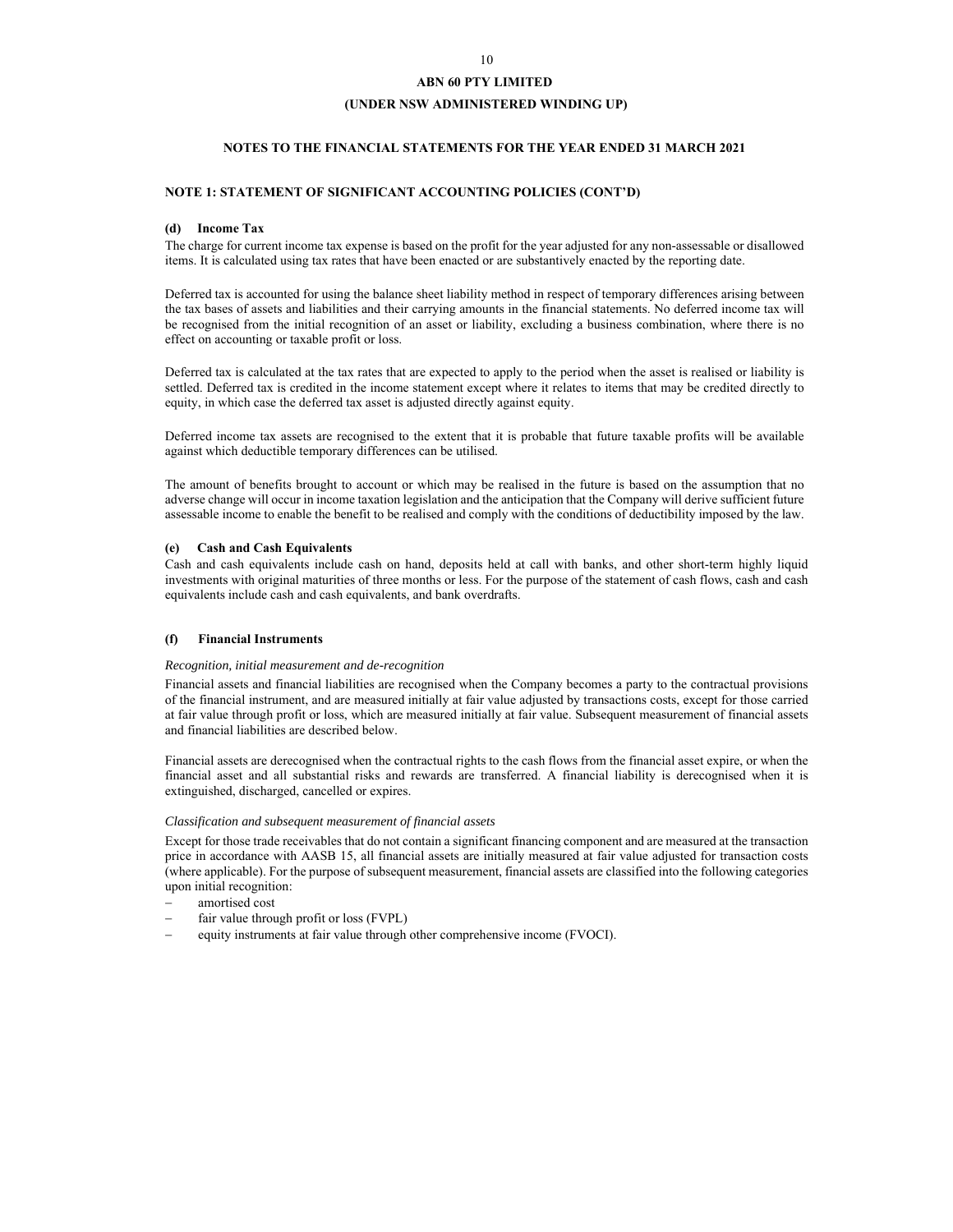## **(UNDER NSW ADMINISTERED WINDING UP)**

## **NOTES TO THE FINANCIAL STATEMENTS FOR THE YEAR ENDED 31 MARCH 2021**

## **NOTE 1: STATEMENT OF SIGNIFICANT ACCOUNTING POLICIES (CONT'D)**

#### **(f) Financial Instruments (cont'd)**

Classifications are determined by both:

- the Company's business model for managing the financial asset
- the contractual cash flow characteristics of the financial asset.

Financial assets are measured at amortised cost if the assets meet the following conditions (and are not designated as FVPL):

they are held within a business model whose objective is to hold the financial assets; and

 the contractual terms of the financial assets give rise to cash flows that are solely payments of principal and interest on the principal amount outstanding.

After initial recognition, these are measured at amortised cost using the effective interest method. Discounting is omitted where the effect of discounting is immaterial. The company's cash and cash equivalents, trade and most other receivables fall into this category of financial instruments.

#### *Financial assets at fair value through profit or loss (FVPL)*

Financial assets at fair value through profit or loss are carried in the statement of financial position at fair value with net changes in fair value recognised in the statement of profit or loss.

#### *Classification and measurement of financial liabilities*

The Company's financial liabilities include borrowings, trade and other payables and derivative financial instruments.

Financial liabilities are initially measured at fair value, and, where applicable, adjusted for transaction costs unless the Company designated a financial liability at fair value through profit or loss.

Subsequently, financial liabilities are measured at amortised cost using the effective interest method except for derivatives and financial liabilities designated at FVPL, which are carried subsequently at fair value with gains or losses recognised in profit or loss.

All interest-related charges and, if applicable, changes in an instrument's fair value that are reported in profit or loss, are included within finance costs or finance income.

### **(g) Trade and Other Receivables**

Trade receivables and other receivables are carried at original invoice amount less an allowance for impairment loss.

#### *Insurance receivables*

Insurance receivables are measured at the present value of the best estimate of future amounts receivable at the reporting date on insurance policies held by the Liable Entities and include an appropriate risk margin. An independent actuarial assessment of outstanding and likely future receivables is undertaken at least annually. The discount rate used to determine the present value reflects yields on Commonwealth Government Bonds.

#### **(h) Impairment of Assets**

At each reporting date, the Company assesses whether there are indicators that individual assets are impaired. If such an indication exists, the recoverable amount of the asset, being the higher of the asset's fair value less costs to sell and value in use, is compared to the asset's carrying value. In assessing value in use, the estimated future cash flows are discounted to their present value using a pre-tax discount rate that reflects the current market assessments of the time value of money and the risks specific to the asset. Where it is not possible to estimate the recoverable amount of an individual asset, the Company estimates the recoverable amount of the cash-generating unit to which the asset belongs. Any excess of the asset's carrying value over its recoverable amount is expensed to the statement of profit and loss.

#### **(i) Trade and Other Payables**

Trade and other payables are carried at amortised cost and due to their short-term nature they are not discounted. They represent liabilities for goods and services provided to the Company prior to the year end and which are unpaid. These amounts are unsecured and have 30-60 day payment terms.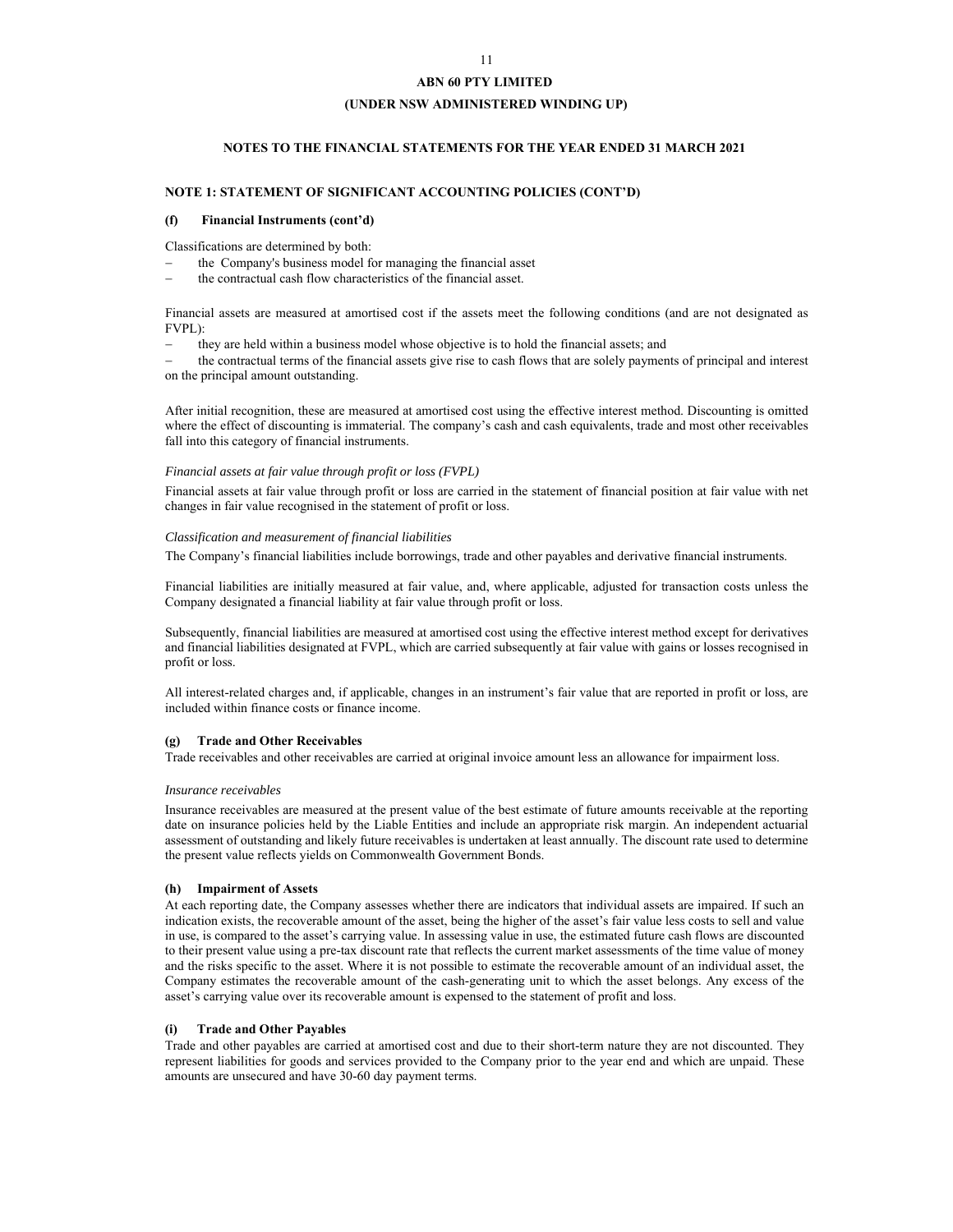## **(UNDER NSW ADMINISTERED WINDING UP)**

## **NOTES TO THE FINANCIAL STATEMENTS FOR THE YEAR ENDED 31 MARCH 2021**

## **NOTE 1: STATEMENT OF SIGNIFICANT ACCOUNTING POLICIES (CONT'D)**

### **(j) Provision for Future Claims**

Provisions for asbestos claims are measured at the reporting date at the present value of the best estimate of the expenditure required to settle the future compensation payments to victims of asbestos-related diseases arising from the activities of the former James Hardie companies in Australia and include an appropriate risk margin (refer Note 15). This process involves extensive consultation with external actuaries and senior management. An independent actuarial assessment of outstanding and likely future claims is undertaken at least annually. The discount rate used to determine the present value reflects yields on Commonwealth Government Bonds.

Under a Claims Management Agreement entered into by the Company, AICF manages and resolves claims and pays payable liabilities on behalf of the Company. Accordingly, the provision does not include an estimate for the future cost of handling asbestos claims.

### **(k) New Standards Adopted as at 1 April 2020**

During the financial year, there were no new or revised Australian Accounting Standards and Interpretations adopted which had a material impact on the Company.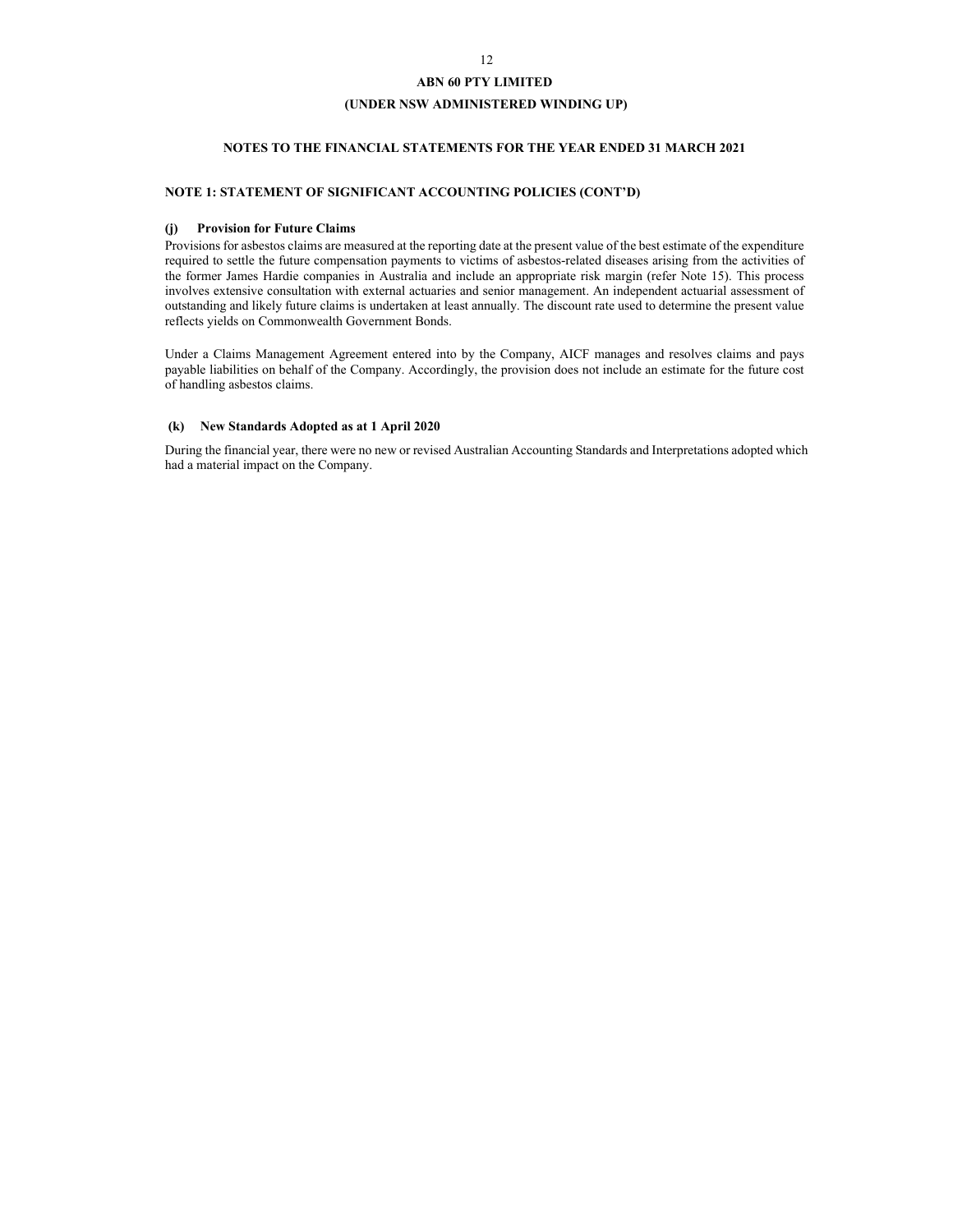## **(UNDER NSW ADMINISTERED WINDING UP)**

## **NOTES TO THE FINANCIAL STATEMENTS FOR THE YEAR ENDED 31 MARCH 2021**

|                                                                                                                                              | <b>Note</b> | 2021<br>S              | 2020<br>S                  |
|----------------------------------------------------------------------------------------------------------------------------------------------|-------------|------------------------|----------------------------|
| <b>NOTE 2: INCOME</b>                                                                                                                        |             |                        |                            |
| Insurance recoveries<br>- insurance recoveries received<br>- movement in provision for insurance recoveries<br>Interest received             |             |                        | 3,576<br>(3,576)           |
| <b>NOTE 3: CLAIMS EXPENSE</b>                                                                                                                |             |                        |                            |
| Profit (loss) before income tax has been arrived at after<br>charging for the following:                                                     |             |                        |                            |
| Claims expense<br>- settlement of claims<br>- legal and other costs net of other recoveries<br>- net movement in provision for future claims | 8           | (400,000)<br>(400,000) | (30)<br>400,000<br>399,970 |
| <b>NOTE 4: INCOME TAX EXPENSE</b>                                                                                                            |             |                        |                            |
| The prima facie tax on profit (loss) before income tax<br>is reconciled to the income tax expense as follows:                                |             |                        |                            |
| Prima facie tax payable (benefit) on profit (loss) before<br>income tax at 30% (2020: 30%)                                                   |             | 117,909                | (122, 101)                 |

Tax effect of:

- tax losses and temporary difference not brought to account (117,909) 122,101

Income tax expense  $\overline{\phantom{a}}$  -

The potential future income tax benefit in respect of tax losses and temporary differences as at 31 March 2021 not brought to account is \$13,104,150 (2020: \$13,222,060).

As the Company is subject to the James Hardie Former Subsidiaries (Winding up and Administration) Act 2005 (NSW) the directors considered that the realisation of this benefit is highly improbable.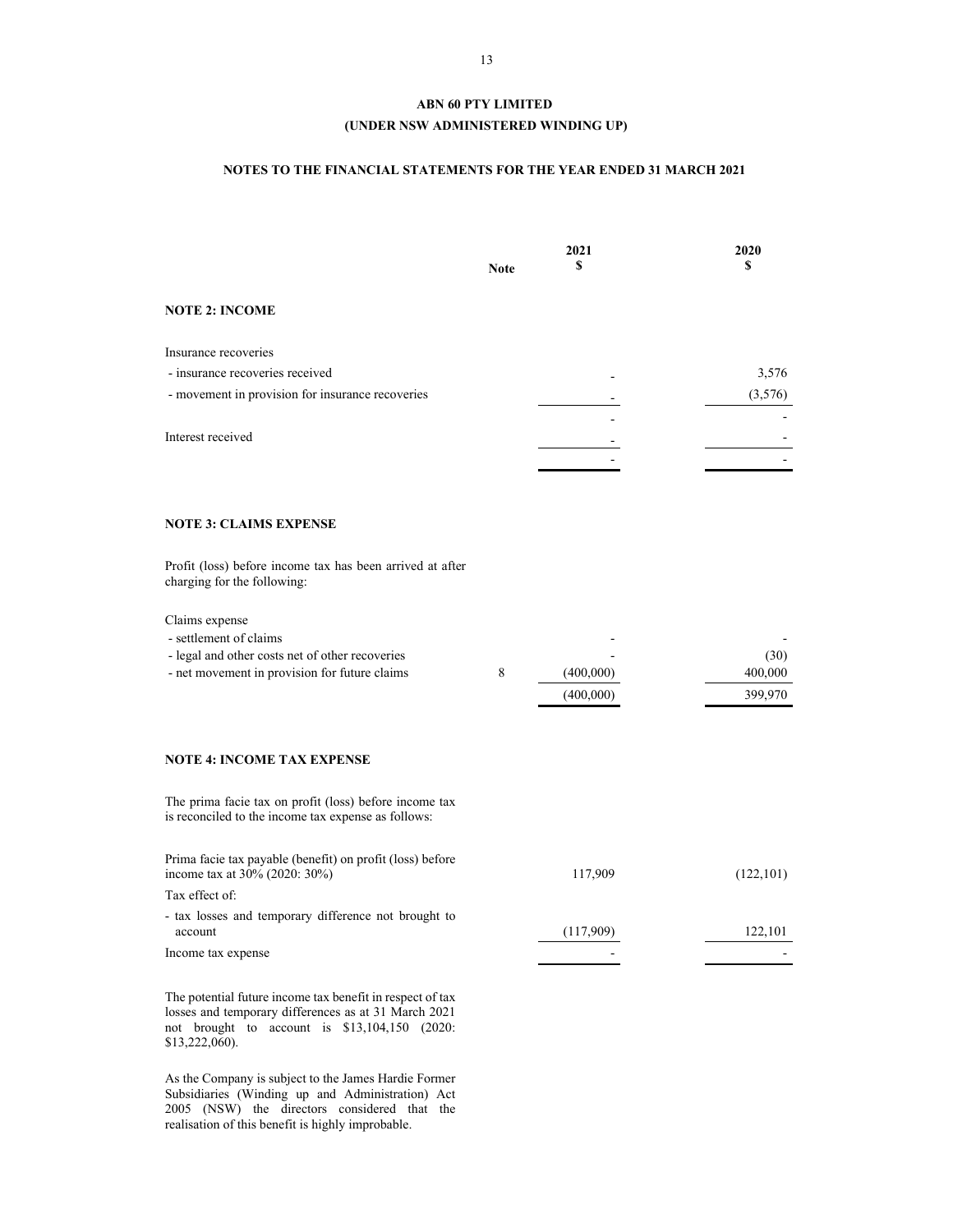## **(UNDER NSW ADMINISTERED WINDING UP)**

## **NOTES TO THE FINANCIAL STATEMENTS FOR THE YEAR ENDED 31 MARCH 2021**

|                                                                                                                                                                 | <b>Note</b> | 2021<br>\$ | 2020<br>\$ |
|-----------------------------------------------------------------------------------------------------------------------------------------------------------------|-------------|------------|------------|
| NOTE 5: CASH AND CASH EQUIVALENTS                                                                                                                               |             |            |            |
| Cash at bank                                                                                                                                                    |             | 96,405     | 104,042    |
| <b>Reconciliation of cash</b>                                                                                                                                   |             |            |            |
| Cash at the end of the financial period as shown in the<br>statement of cash flows is reconciled to items in the<br>statement of financial position as follows: |             |            |            |
| Cash and cash equivalents                                                                                                                                       |             | 96,405     | 104,042    |
| <b>NOTE 6: TRADE AND OTHER RECEIVABLES</b>                                                                                                                      |             |            |            |
| Current                                                                                                                                                         |             |            |            |
| Tax recoveries - GST                                                                                                                                            |             | 31         | 31         |
| Insurance claim receivable                                                                                                                                      |             |            |            |
|                                                                                                                                                                 | 6(a)        | 31         | 31         |
| Non-Current                                                                                                                                                     |             |            |            |
| Insurance claim receivable                                                                                                                                      | 6(a)        | 100,000    | 100,000    |
| (a) All receivables are fully recoverable. No receivables<br>are past due or impaired.                                                                          |             |            |            |
| <b>NOTE 7: TRADE AND OTHER PAYABLES</b>                                                                                                                         |             |            |            |
| <b>Current</b>                                                                                                                                                  |             |            |            |
| Other payables and accruals                                                                                                                                     | 7(a)        | 2,800      | 2,800      |
| Non-Current                                                                                                                                                     |             |            |            |
| Amounts owing to related party:                                                                                                                                 |             |            |            |
| Asbestos Injuries Compensation Fund - Charitable<br>Fund                                                                                                        | 7(b)        | 593,498    | 594,168    |

- (a) Trade and other payables represent liabilities for goods and services provided to the Company prior to the end of the financial year which remain unpaid. The amounts are unsecured and are usually paid within 30 days of recognition.
- (b) Includes amounts paid directly to claimants by the Asbestos Injuries Compensation Fund Charitable Fund to discharge a liability of the Company and in respect of which AICF as trustee has a right, under section 36 of the Winding up Act, to be indemnified by the Company for such payments.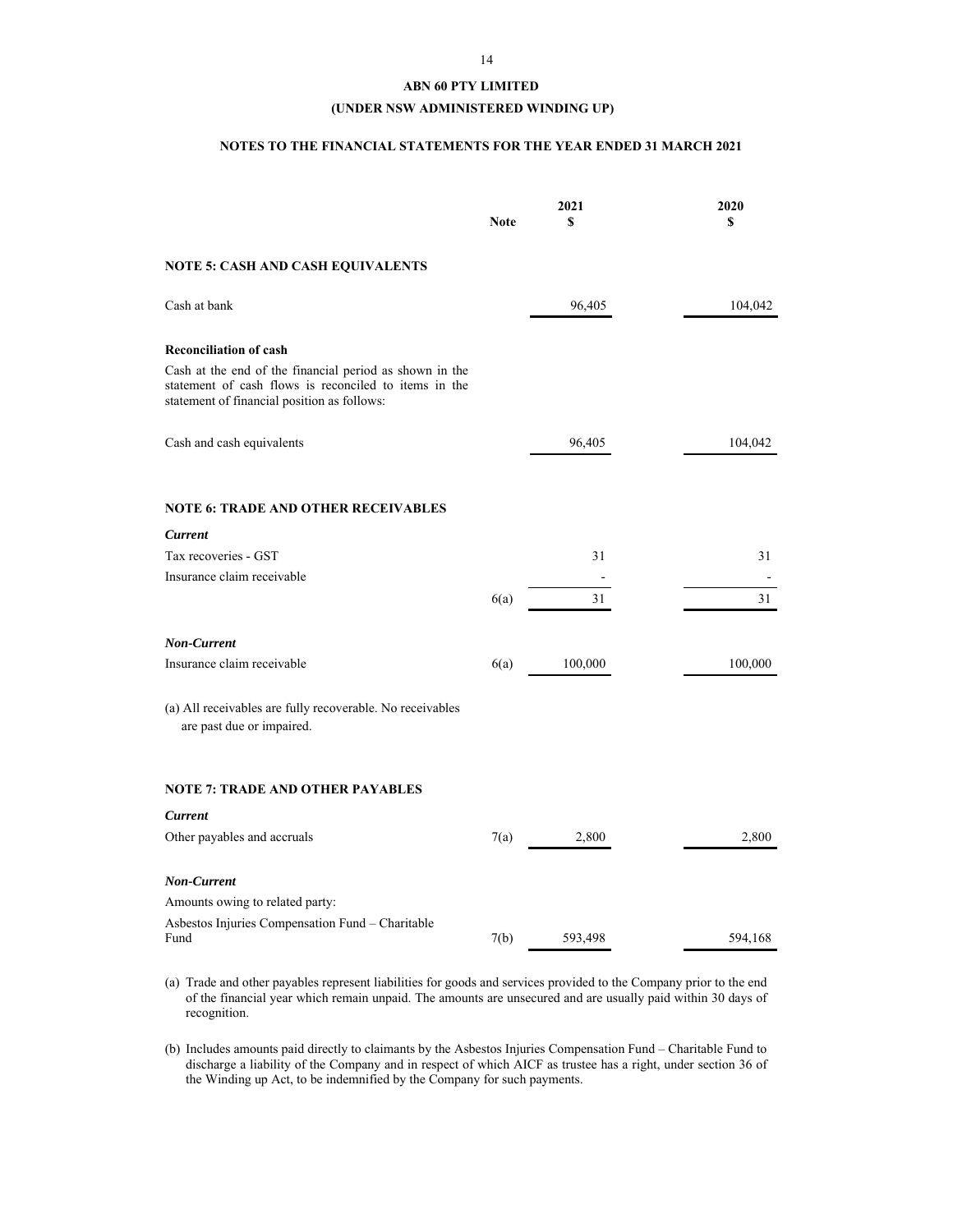## **(UNDER NSW ADMINISTERED WINDING UP)**

## **NOTES TO THE FINANCIAL STATEMENTS FOR THE YEAR ENDED 31 MARCH 2021**

|                                                                                                                                                                                                                                                                                                                                 | <b>Note</b>  | 2021<br>\$ | 2020<br>S  |
|---------------------------------------------------------------------------------------------------------------------------------------------------------------------------------------------------------------------------------------------------------------------------------------------------------------------------------|--------------|------------|------------|
| <b>NOTE 8: PROVISIONS</b>                                                                                                                                                                                                                                                                                                       |              |            |            |
| <b>Non-Current</b>                                                                                                                                                                                                                                                                                                              |              |            |            |
| Claims settlements                                                                                                                                                                                                                                                                                                              |              |            |            |
| Opening balance at beginning of year                                                                                                                                                                                                                                                                                            |              | 2,900,000  | 2,500,000  |
| Amounts paid                                                                                                                                                                                                                                                                                                                    |              |            |            |
| Increase (Decrease) in provisions during the year                                                                                                                                                                                                                                                                               |              | (400,000)  | 400,000    |
| Balance at end of year                                                                                                                                                                                                                                                                                                          | $8(a)$ , (b) | 2,500,000  | 2,900,000  |
| (a) A provision is recognised for estimated cost of<br>settlement of claims in respect of costs incurred as a<br>result of liabilities associated with the past manufacture<br>and sale of asbestos related products. The measurement<br>and recognition criteria for claims settlements have<br>been included in Note $1(i)$ . |              |            |            |
| (b) The net liability for future asbestos related liabilities of<br>\$2,400,000 (2020: \$2,800,000) has been recognised in<br>the financial statements as follows:                                                                                                                                                              |              |            |            |
| Non-current claims provision                                                                                                                                                                                                                                                                                                    |              | 2,500,000  | 2,900,000  |
| Current insurance receivable                                                                                                                                                                                                                                                                                                    |              |            |            |
| Non-current insurance receivable                                                                                                                                                                                                                                                                                                | 6            | (100,000)  | (100,000)  |
|                                                                                                                                                                                                                                                                                                                                 |              | 2,400,000  | 2,800,000  |
| <b>NOTE 9: ISSUED CAPITAL</b>                                                                                                                                                                                                                                                                                                   |              |            |            |
| 1,000 (2020: 1,000) fully paid ordinary shares                                                                                                                                                                                                                                                                                  | 9(a)         | 10,544,373 | 10,544,373 |
| (a) Ordinary Shares                                                                                                                                                                                                                                                                                                             |              | Number     | Number     |
| At the beginning of the reporting period                                                                                                                                                                                                                                                                                        |              | 1,000      | 1,000      |
| Shares issued during the period                                                                                                                                                                                                                                                                                                 |              |            |            |
| At reporting date                                                                                                                                                                                                                                                                                                               |              | 1,000      | 1,000      |
|                                                                                                                                                                                                                                                                                                                                 |              |            |            |

Ordinary shares participate in dividends.

The activities of the Company are subject to the provisions of the Winding up Act.

Asbestos Injuries Compensation Fund Limited as trustee of the Asbestos Injuries Compensation Fund holds all the issued shares of ABN 60 Pty Limited.

At shareholder meetings each ordinary share is entitled to one vote when a poll is called, otherwise each shareholder has one vote on a show of hands.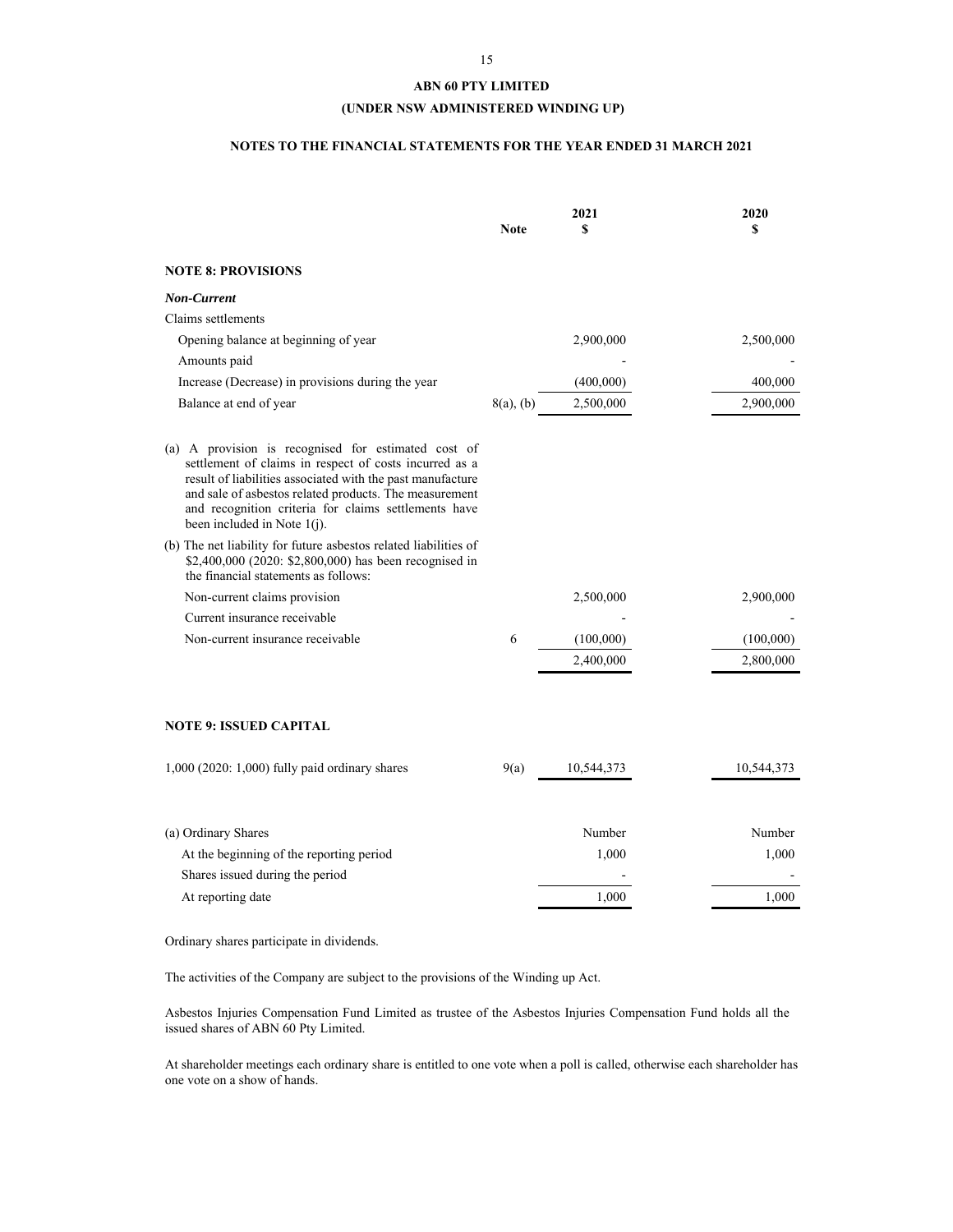### **(UNDER NSW ADMINISTERED WINDING UP)**

## **NOTES TO THE FINANCIAL STATEMENTS FOR THE YEAR ENDED 31 MARCH 2021**

|                                                                                        | <b>Note</b> | 2021<br>\$ | 2020<br>\$ |
|----------------------------------------------------------------------------------------|-------------|------------|------------|
| <b>NOTE 10: CASH FLOW INFORMATION</b>                                                  |             |            |            |
| (a) Reconciliation of cash flow from operations with<br>profit (loss) after income tax |             |            |            |
| Operating profit (loss) after income tax                                               |             | 393,033    | (407,003)  |
| Changes in assets and liabilities:                                                     |             |            |            |
| Decrease (Increase) in insurance receivables                                           |             | -          | 3,576      |
| (Increase) in other receivables                                                        |             |            | (1)        |
| (Decrease) in related party payables                                                   |             | (670)      | (669)      |
| Increase (Decrease) in provisions                                                      |             | (400,000)  | 400,000    |
| Cash (outflows) from operations                                                        |             | (7,637)    | (4,097)    |

## **(b) Credit standby arrangement**

The Company is a party to the AICF Facility Agreement between AICF as trustee of the Charitable Fund as borrower, the Liable Entities (the Company, Amaca Pty Limited and Amaba Pty Limited) as guarantors, and the State of New South Wales as lender.

Under the terms of the AICF Loan Facility, AICF as trustee of the Charitable Fund may borrow, subject to certain conditions, up to an aggregate amount of \$320,000,000. AICF may drawdown loans under the AICF Loan Facility up to 1 October 2030 and repay in full the amount outstanding under the AICF Loan Facility on or before 1 November 2030.

Each Obligor has granted a security interest in certain assets including cash accounts, proceeds from insurance claims, proceeds of commutation of insurance policies and payments remitted by James Hardie 117 Pty Ltd ('Performing Subsidiary') a subsidiary of James Hardie Industries plc to AICF and contractual rights under certain documents including the Amended and Restated Final Funding Agreement. Each Obligor may not deal with the secured assets until all amounts outstanding under the AICF Facility Agreement are paid, except as permitted under the terms of the security interest.

The total amount outstanding under the AICF Loan Facility as at 31 March 2021 was \$nil (2020: \$nil).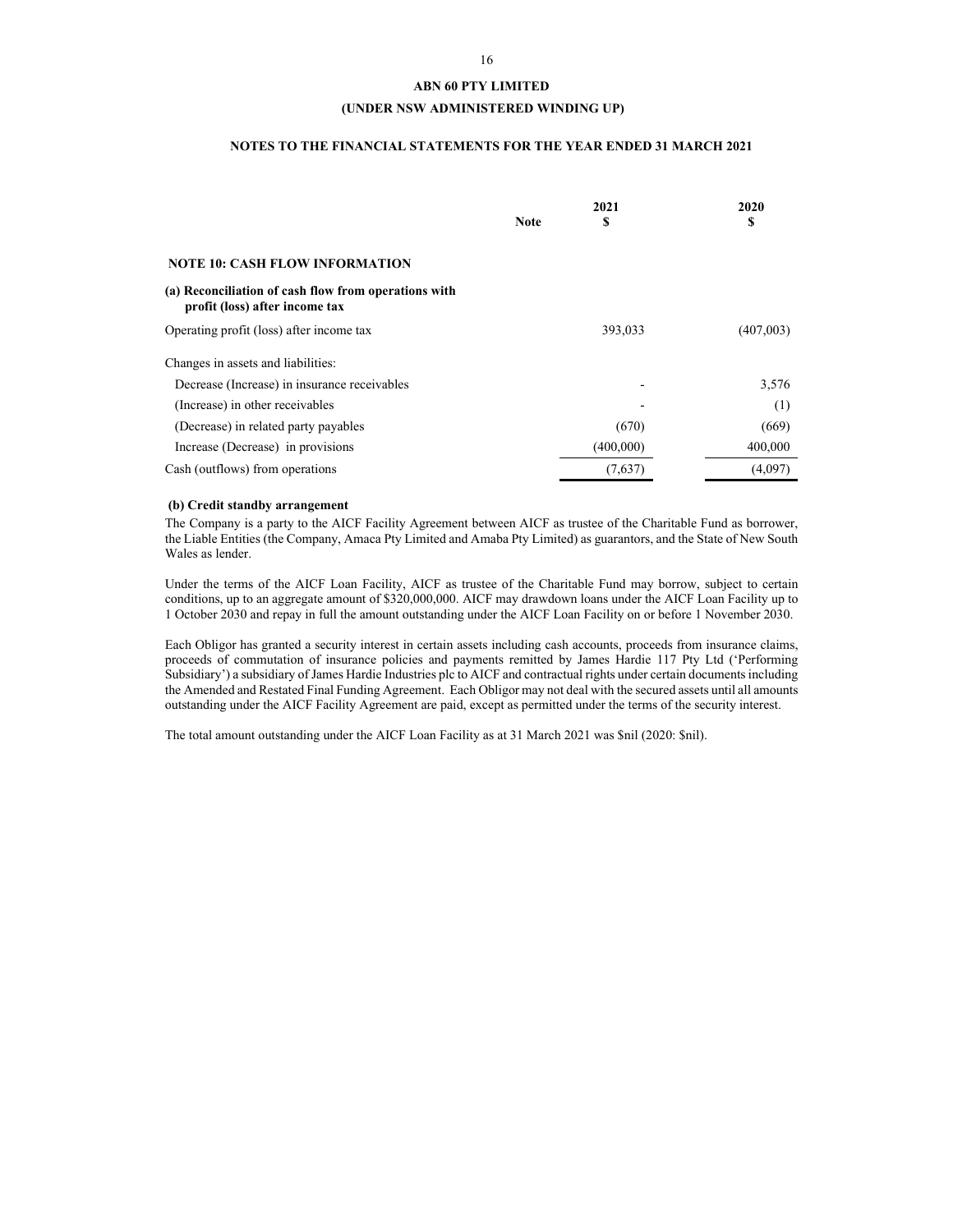## **(UNDER NSW ADMINISTERED WINDING UP)**

## **NOTES TO THE FINANCIAL STATEMENTS FOR THE YEAR ENDED 31 MARCH 2021**

|                                                                                                                                                                                     | 2021    | 2020    |
|-------------------------------------------------------------------------------------------------------------------------------------------------------------------------------------|---------|---------|
| NOTE 11: KEY MANAGEMENT PERSONNEL                                                                                                                                                   |         |         |
| <b>COMPENSATION</b>                                                                                                                                                                 |         |         |
| The compensation of key management personnel of the<br>Company is set out below:                                                                                                    |         |         |
| Short-term employee benefits                                                                                                                                                        | 507,441 | 484,497 |
| Post-employment benefits                                                                                                                                                            | 21,521  | 22,209  |
| Other long-term employee benefits                                                                                                                                                   | 7,113   | 9,163   |
|                                                                                                                                                                                     | 536,075 | 515,869 |
| The key management personnel of the Company were<br>employed and remunerated by AICF. No director of the<br>Company has received any remuneration from the Company<br>or from AICF. |         |         |

## **NOTE 12: AUDITOR'S REMUNERATION**

Remuneration of the auditor for auditing the financial statement - -

The audit fees of the Company have been borne by AICF.

#### **NOTE 13: FINANCIAL INSTRUMENTS**

### **(a) Financial Risk Management**

The Company's principal financial instruments comprise cash, receivables and payables. The main purpose of these non-derivative financial instruments is to meet the Company's claims liabilities, if any.

The Company has not entered into any derivative contracts throughout the year and has no derivative financial instruments at reporting date.

### **(i)** *Treasury Risk Management*

The Company is wholly owned by AICF as trustee of the Asbestos Injuries Compensation Fund. The Board and management of the trustee meet as required to analyse the Company's interest rate exposure in the context of the most recent economic conditions and forecasts.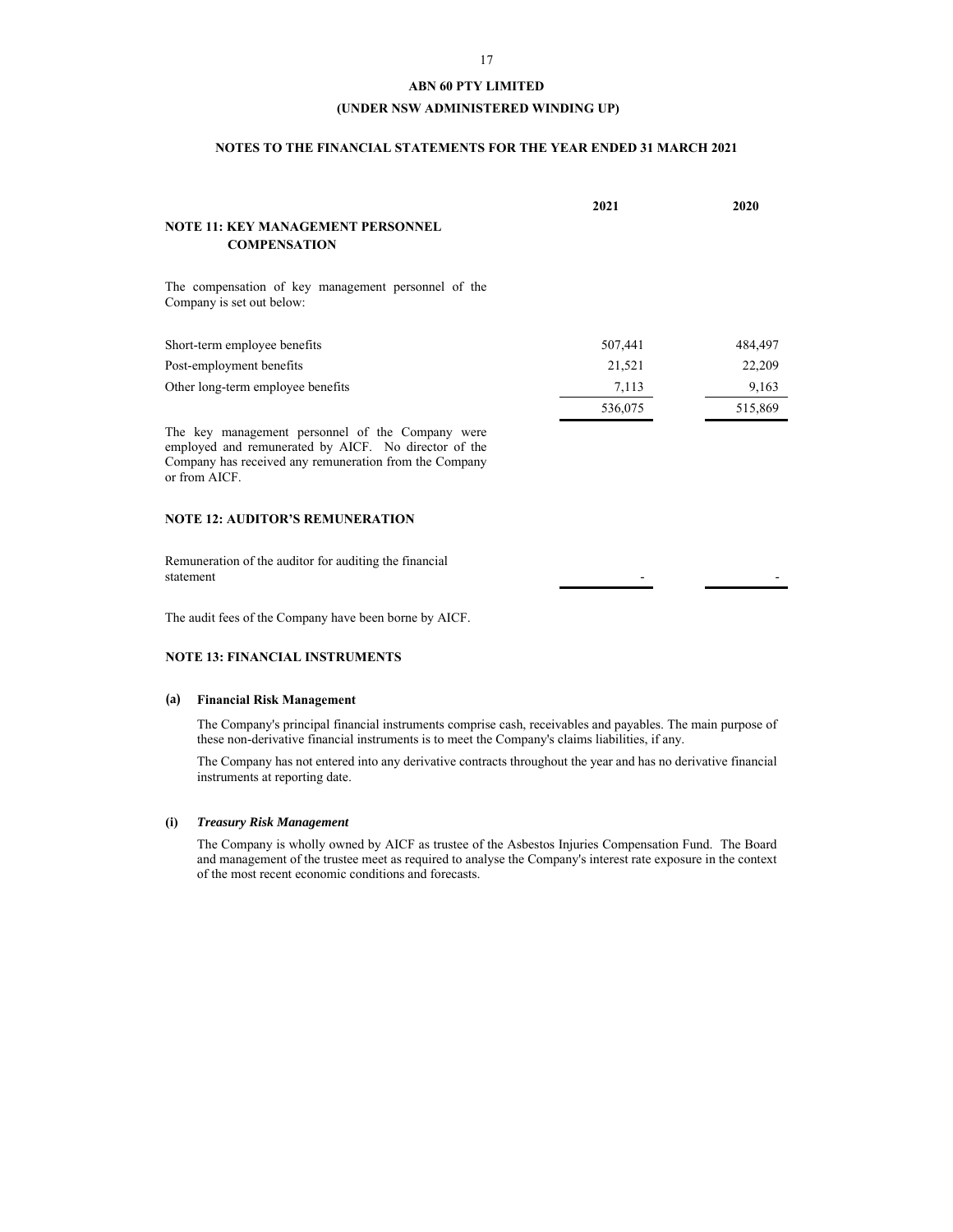## **(UNDER NSW ADMINISTERED WINDING UP)**

## **NOTES TO THE FINANCIAL STATEMENTS FOR THE YEAR ENDED 31 MARCH 2021**

## **NOTE 13: FINANCIAL INSTRUMENTS (CONT'D)**

#### **(a) Financial Risk Management (cont'd)**

#### **(ii)** *Financial Risks*

The main risks the Company is exposed to through its financial instruments are interest rate risk, liquidity risk and credit risk.

#### *Market Risk*

The Company's exposure to market risk from changes in interest rates relates primarily to the Company's cash assets. Interest rate risk is managed in accordance with the strategies outlined in Note 13(a)(i). For further details on interest rate risk refer to Note 13(b). The Company operates solely in Australia and is not exposed to any significant foreign currency risk.

#### *Liquidity risk*

The Company manages liquidity risk by monitoring forecast cash flows on at least a quarterly basis.

### *Credit risk*

Credit risk arises from cash and cash equivalents with banks and financial institutions, as well as credit exposures to outstanding receivables. Cash and cash equivalents are invested with one of the four major banks in Australia.

The maximum exposure to credit risk for recognised financial assets at reporting date, net of any provisions for impairment, is the carrying amount, as disclosed in the statement of financial position and notes to the financial statements. This excludes the value of any collateral or other security.

As detailed in Note 17, the Company is economically dependent on the provisions of the Amended and Restated Final Funding Agreement signed by James Hardie Industries plc and the NSW Government, and the Winding up Act.

#### **(b) Interest Rate Risk**

The Company's exposure to interest rate risk, which is the risk that a financial instrument's value will fluctuate as a result of changes in market interest rates and the effective weighted average interest rates on those financial assets and financial liabilities, is as follows:

|                                  | <b>Average Effective</b><br><b>Interest Rate</b> | Floating<br><b>Interest Rate</b> | <b>Fixed Interest</b><br>Rate |
|----------------------------------|--------------------------------------------------|----------------------------------|-------------------------------|
| For the year ended 31 March 2021 | $\frac{0}{0}$                                    | \$                               | \$                            |
| <b>Financial Assets</b>          |                                                  |                                  |                               |
| Cash and cash equivalents        | 0.0                                              | 96,405                           |                               |
|                                  |                                                  | 96,405                           |                               |
| For the year ended 31 March 2020 |                                                  |                                  |                               |
| <b>Financial Assets</b>          |                                                  |                                  |                               |
| <b>Financial Assets</b>          | 0.0                                              | 104,042                          |                               |
| Cash and cash equivalents        |                                                  | 104,042                          |                               |
|                                  |                                                  |                                  |                               |

All other financial assets and financial liabilities are non-interest bearing.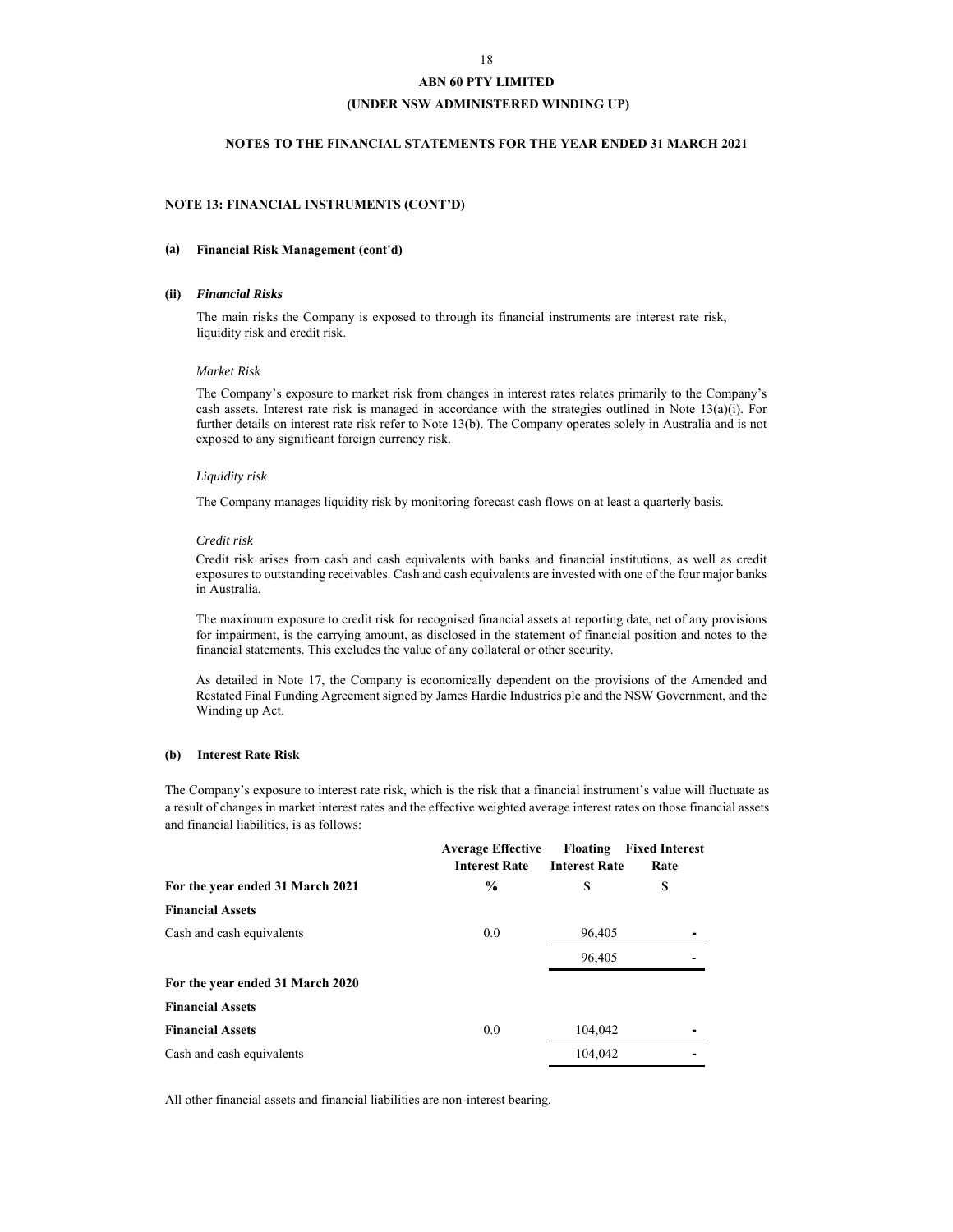## **(UNDER NSW ADMINISTERED WINDING UP)**

## **NOTES TO THE FINANCIAL STATEMENTS FOR THE YEAR ENDED 31 MARCH 2021**

## **NOTE 13: FINANCIAL INSTRUMENTS (CONT'D)**

### **(b) Interest Rate Risk (cont'd)**

#### *Sensitivity*

The Company's main interest rate risk arises from cash and cash equivalents and other financial assets with varying interest rates. At 31 March 2021 if interest rates had changed by  $+/-50$  basis points from the year end rates, with all variables held constant, post tax loss would have been \$482 higher/lower (2020: \$520 higher/lower) as a result in higher/lower interest income from these financial assets.

## **(c) Net Fair Values**

The carrying amounts and fair values of financial assets and financial liabilities are disclosed in the statement of financial position and in the notes to the financial statements. Fair values are materially in line with carrying values.

## **NOTE 14: RELATED PARTY TRANSACTIONS**

#### *Transactions with related parties*

Transactions with related parties are on normal commercial terms and conditions no more favourable than those available to other parties, unless otherwise stated.

The amount of payables with related parties is disclosed in Note 7.

|                                                               | 2021 | 2020 |
|---------------------------------------------------------------|------|------|
|                                                               |      |      |
| Settlement claims paid by Asbestos Injuries Compensation Fund |      |      |
| - Charitable Fund on the Company's behalf                     |      |      |

#### *Parent entities*

The parent entity is Asbestos Injuries Compensation Fund Limited ("AICF") as trustee of the Asbestos Injuries Compensation Fund.

ABN 60 Pty Limited is a controlled entity of AICF as all the shares in the Company are held by AICF.

AICF is deemed to be a subsidiary of James Hardie Industries plc ("JHIPLC"), an Irish public limited company under the Corporations Act as JHIPLC, among other things has the power (except in certain circumstances specified in the AFFA) to appoint or remove the majority of directors of AICF.

Accordingly, JHIPLC is the ultimate holding company of ABN 60 Pty Limited.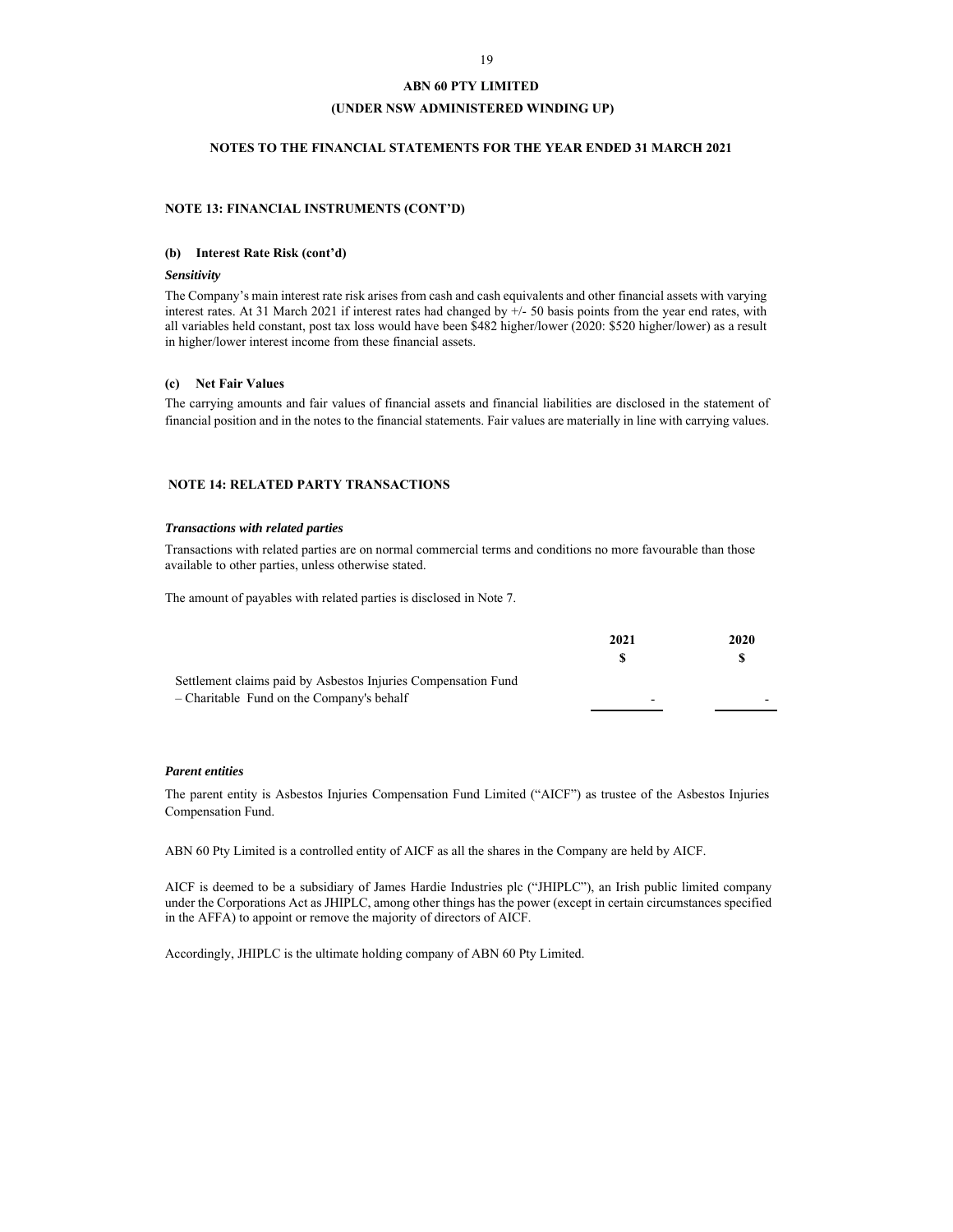## **(UNDER NSW ADMINISTERED WINDING UP)**

### **NOTES TO THE FINANCIAL STATEMENTS FOR THE YEAR ENDED 31 MARCH 2021**

## **NOTE 15: CRITICAL ACCOUNTING ESTIMATES AND JUDGEMENTS**

The Board evaluates estimates and judgements incorporated into the financial statements based on historical knowledge and best available current information. Estimates assume a reasonable expectation of future events and are based on current trends and economic data, obtained both externally and within the Company.

## *Key Estimates*

#### **Provision for future claims**

Provision is made for the estimated future cost of asbestos claims incurred but not settled at the reporting date. The estimated net costs of claims include direct expenses that are expected to be incurred in settling those claims and expected insurance recoveries.

Under a Claims Management Agreement entered into by the Company, AICF manages and resolves claims and pays payable liabilities on behalf of the Company. Accordingly, the provision does not include an estimate for the future cost of handling asbestos claims.

The Company's process for establishing the outstanding claims provision involves extensive consultation with external actuaries, claims managers and senior management. An independent actuarial assessment of outstanding and likely future claims is undertaken at least annually.

The provision for outstanding claims comprises the central estimate (being the present value of expected future payments) and an appropriate risk margin, which is added to the central estimate in accordance with Australian accounting requirements to recognise the inherent uncertainty in the central estimate. The outstanding claims provision is discounted to present value at risk free rates of return to reflect the time value of money.

The Company has adopted a policy of setting aside a risk margin that reflects the greater of

- 1. a provision that provides a probability of sufficiency of not less than 75%; or
- 2. an amount statistically derived that amounts to a half standard deviation above the mean of the distribution.

At 31 March 2021 a risk margin of \$900,000 (2020: \$1,000,000) has been adopted that provides an 81.2% (2020: 81.2%) probability of sufficiency.

The determination of the provision for future asbestos claims involves a number of critical assumptions which are summarised below. Some of the uncertainties impacting these assumptions are as follows:

- changes in patterns of claims incidence, reporting and payment;
- volatility in the estimation of future costs due to the long period of time over which claims are expected to arise;
- changes in the legal environment, including the interpretation of liability laws and the quantum of damages; and
- social and economic trends, for example inflation and interest rates.

## **2021**

| <b>Number of claims</b>                   | Mesothelioma | <b>Asbestosis</b> | Other    |
|-------------------------------------------|--------------|-------------------|----------|
| Reported to date                          | 36           | 12                | 25       |
| Assumed unreported as at end of year      | 4            |                   |          |
| Total projected ultimate number of claims | 40           | 13                | 26       |
|                                           |              |                   |          |
| Average claim size settled in the year    | n/a          | n/a               | n/a      |
| Assumed future average claims size        | \$360,198    | \$107,979         | \$76,085 |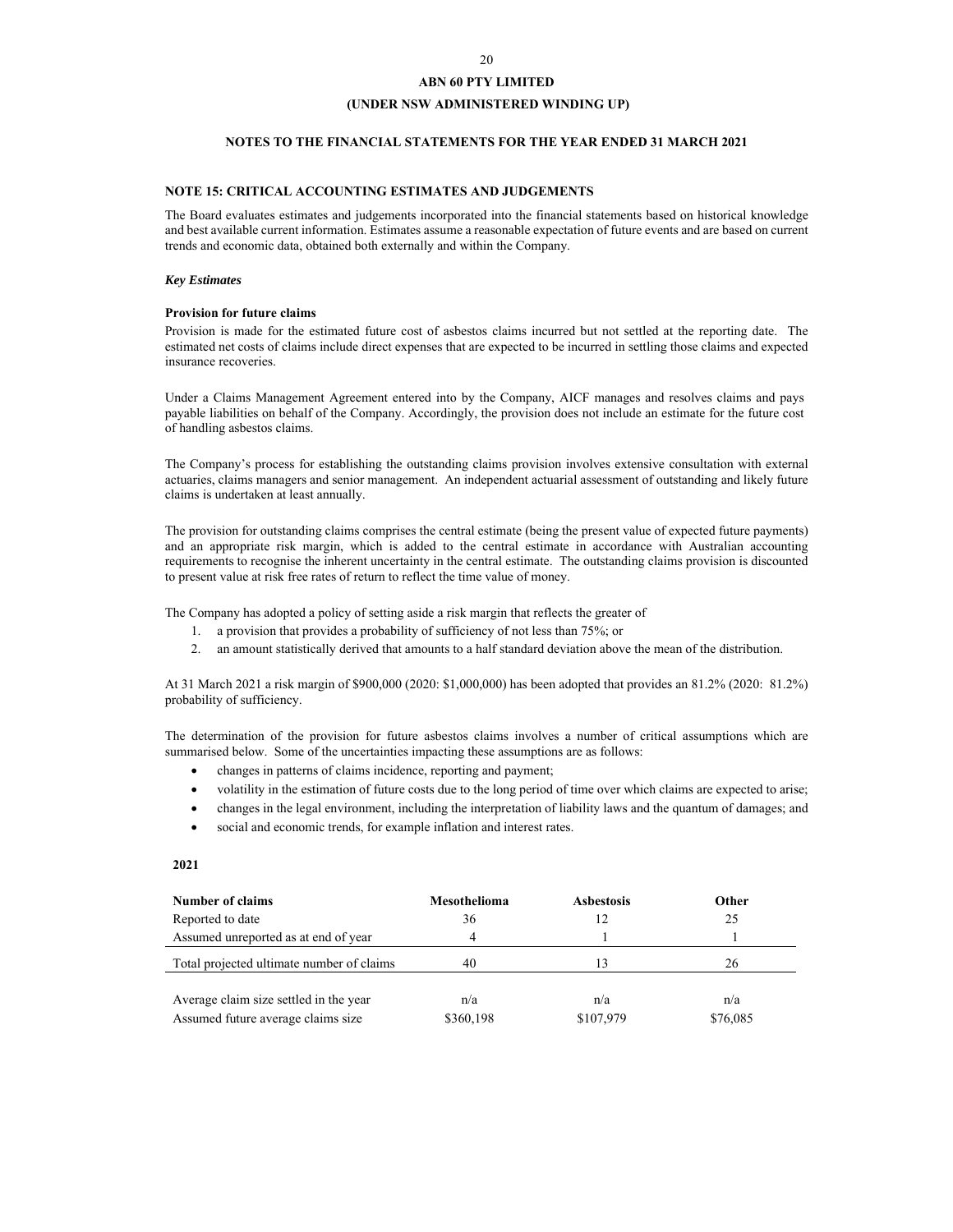## **(UNDER NSW ADMINISTERED WINDING UP)**

## **NOTES TO THE FINANCIAL STATEMENTS FOR THE YEAR ENDED 31 MARCH 2021**

## **NOTE 15: CRITICAL ACCOUNTING ESTIMATES AND JUDGEMENTS (CONT'D)**

**2020** 

| <b>Number of claims</b>                   | Mesothelioma | <b>Asbestosis</b> | <b>Other</b> |
|-------------------------------------------|--------------|-------------------|--------------|
| Reported to date                          | 36           |                   | 25           |
| Assumed unreported as at end of year      | 4            |                   |              |
| Total projected ultimate number of claims | 40           |                   | 26           |
|                                           |              |                   |              |
| Average claim size settled in the year    | n/a          | n/a               | n/a          |
| Assumed future average claims size        | \$343,908    | \$103.285         | \$73,507     |

The following key assumptions were used in determining the provision for future asbestos claims.

| <b>Key Assumptions</b>                                      | 2021              | 2020              |
|-------------------------------------------------------------|-------------------|-------------------|
| Long term inflation rate (including superimposed inflation) | 5.50%             | 5.50%             |
| Discount rate                                               | $0.02\% - 4.00\%$ | $0.20\% - 4.00\%$ |

The table below illustrates sensitivities to the Company's exposures to changes in the future number of claims reported, average claim size and long term inflation rate.

| <b>Sensitivity</b>                                          | <b>Impact on reserves 2021</b> |               |
|-------------------------------------------------------------|--------------------------------|---------------|
|                                                             | Increase (Sm)                  | Decrease (Sm) |
| 15% Increase / Decrease in future number of claims reported | 0.4                            | (0.4)         |
| 5% Increase / Decrease in average claim size                | 0.1                            | (0.1)         |
| 2% Increase / Decrease in long term inflation rate          | 0.4                            | (0.3)         |

## **NOTE 16: EVENTS AFTER THE REPORTING DATE**

No matters or circumstances that have arisen since the end of the financial year which significantly affected or may significantly affect the operations of the Company, the results of those operations, or the state of affairs of the Company in future financial years.

## **NOTE 17: ECONOMIC DEPENDENCY**

The Company is economically dependent on the provisions of the Amended and Restated Final Funding Agreement signed by James Hardie Industries plc and the NSW Government and the James Hardie Former Subsidiaries (Winding up and Administration) Act 2005 (NSW).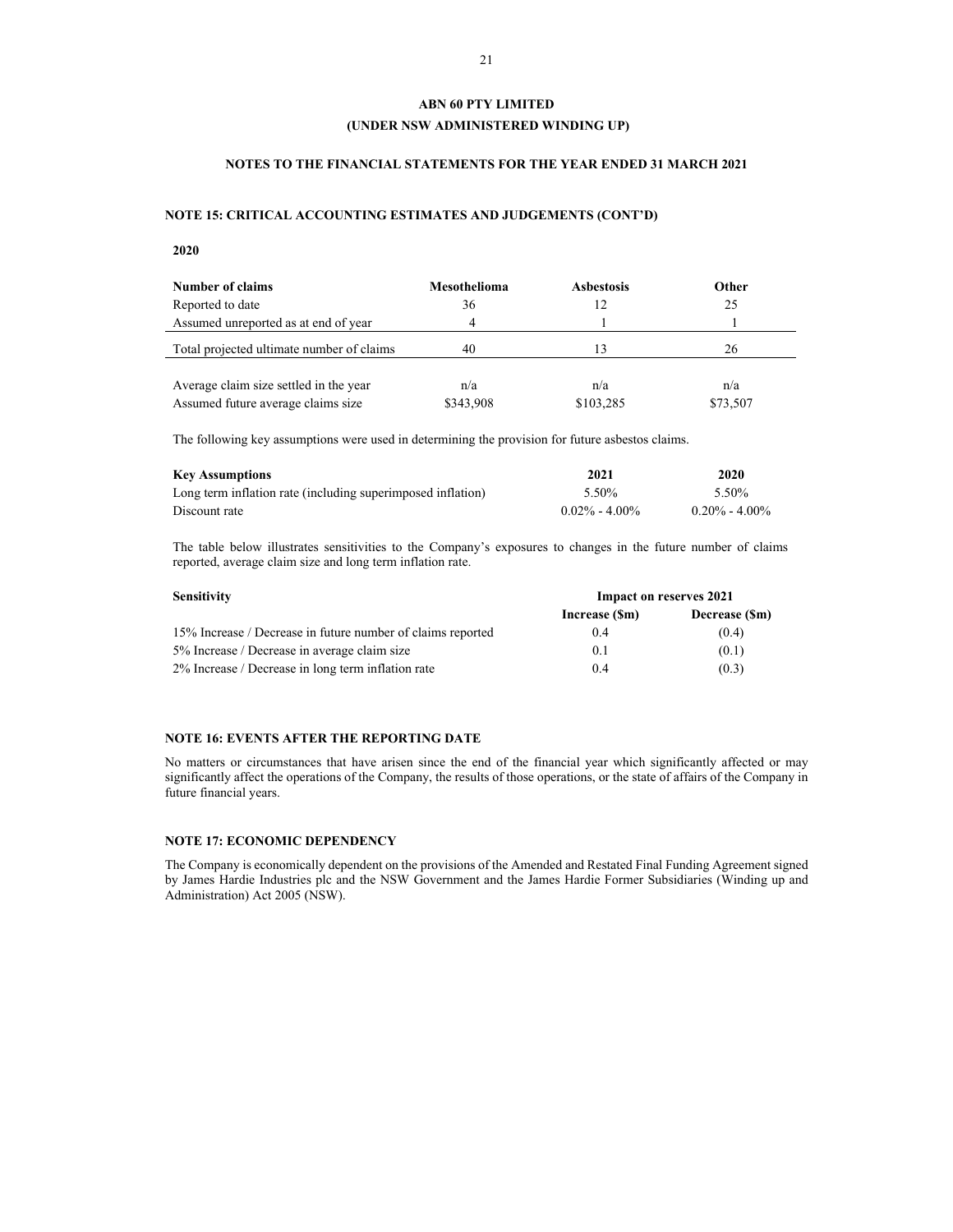## **ABN 60 PTY LIMITED** (UNDER NSW ADMINISTERED WINDING UP)

## **DIRECTORS' DECLARATION**

The directors of the Company declare that:

1,

2.

Charles Construction

- The financial statements and notes, as set out on pages 5 to 21, are in accordance with the Corporations Act 2001:
	- $(a)$ comply with Accounting Standards and the Corporations Regulations 2001; and
	- give a true and fair view of the financial position as at 31 March 2021 and of the performance for  $(b)$ the year ended on that date of the Company.
- Section 27 of the James Hardie Former Subsidiaries (Winding up and Administration) Act 2005 ("Winding up Act") authorises the directors and Company to continue to conduct the Company's business in accordance with the Winding up Act even if it is insolvent and note that the Company is being managed in accordance with Part 4 of the Winding up Act. Accordingly, the financial statements have been prepared on a Going Concern basis.

Signed in accordance with a resolution of the Board of Directors.

Robert Ru Chairman and Director

Shrin Latham

Christopher Latham **Director** 

Dated: 11 June 2021

Sydney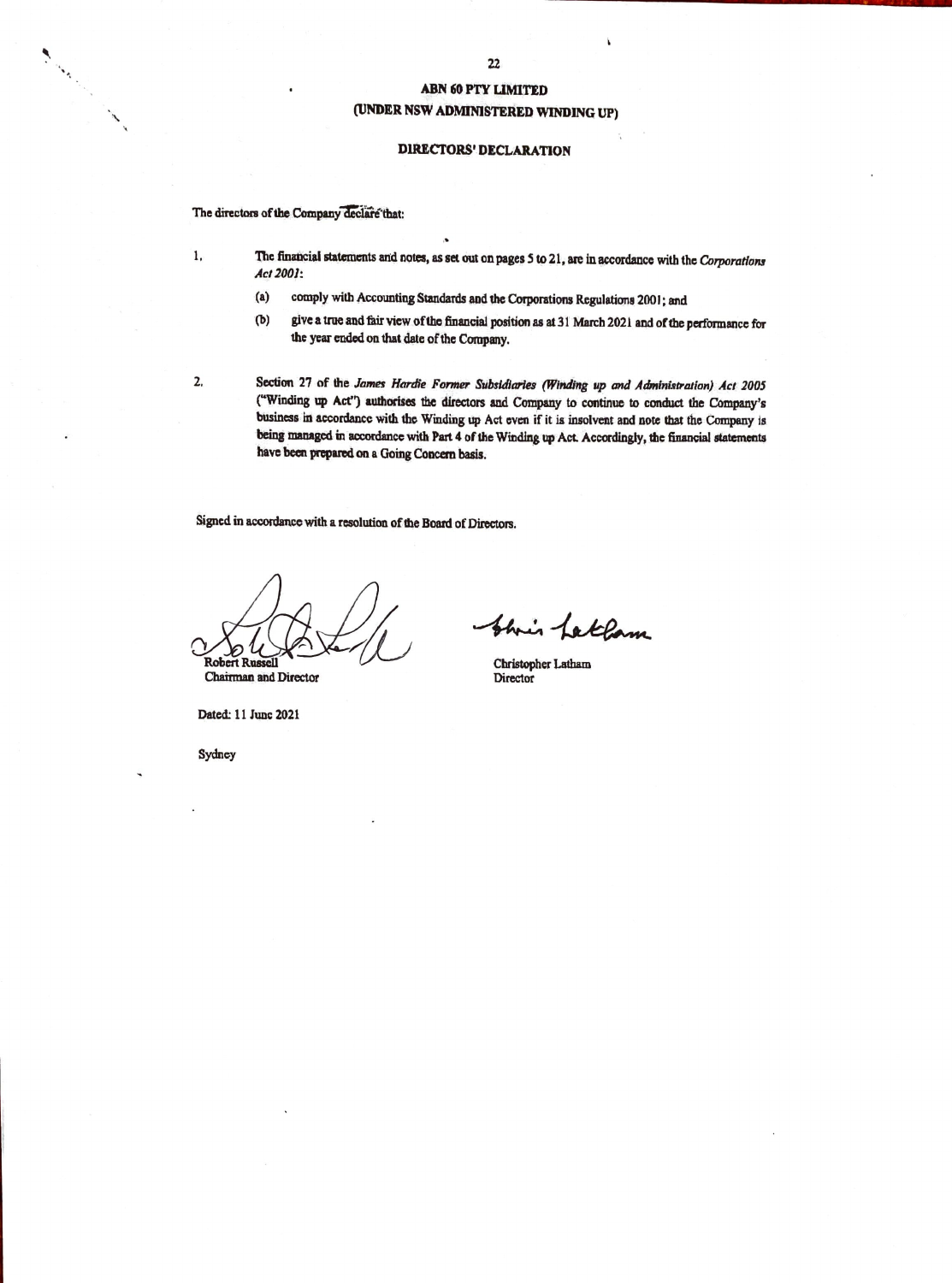

Ernst & Young 200 George Street Sydney NSW 2000 Australia GPO Box 2646 Sydney NSW 2001

Tel: +61 2 9248 5555 Fax: +61 2 9248 5959 ey.com/au

# **Independent Auditor's Report to the Members of ABN 60 Pty Limited**

# Opinion

We have audited the financial report of ABN 60 Pty Limited (the Company), which comprises the statement of financial position as at 31 March 2021, the statement of comprehensive income, statement of changes in equity and statement of cash flows for the year then ended, notes to the financial statements, including a summary of significant accounting policies, and the directors' declaration.

In our opinion, the accompanying financial report of the Company is in accordance with the *Corporations Act 2001*, including:

- a) giving a true and fair view of the Company's financial position as at 31 March 2021 and of its financial performance for the year ended on that date; and
- b) complying with Australian Accounting Standards and the *Corporations Regulations 2001*.

# Basis for Opinion

We conducted our audit in accordance with Australian Auditing Standards. Our responsibilities under those standards are further described in the *Auditor's Responsibilities for the Audit of the Financial Report* section of our report. We are independent of the Company in accordance with the auditor independence requirements of the *Corporations Act 2001* and the ethical requirements of the Accounting Professional and Ethical Standards Board's APES 110 *Code of Ethics for Professional Accountants* (the Code) that are relevant to our audit of the financial report in Australia. We have also fulfilled our other ethical responsibilities in accordance with the Code.

We believe that the audit evidence we have obtained is sufficient and appropriate to provide a basis for our opinion.

## Emphasis of matter – going concern

Without qualifying our opinion, we draw attention to the Directors' Declaration and to Note 1(a) in the financial report. Although the company is under administration and shows a significant net asset deficiency, the directors have determined that the going concern basis of preparation is appropriate as the company is subject to a form of statutory-based winding up and administration under the *James Hardie Former Subsidiaries (Winding Up and Administration) Act 2005 (NSW)*. This regime ensures the continued existence of the Company, even if it is insolvent and prohibits it from paying any liabilities except for "payable liabilities" as defined in the Act.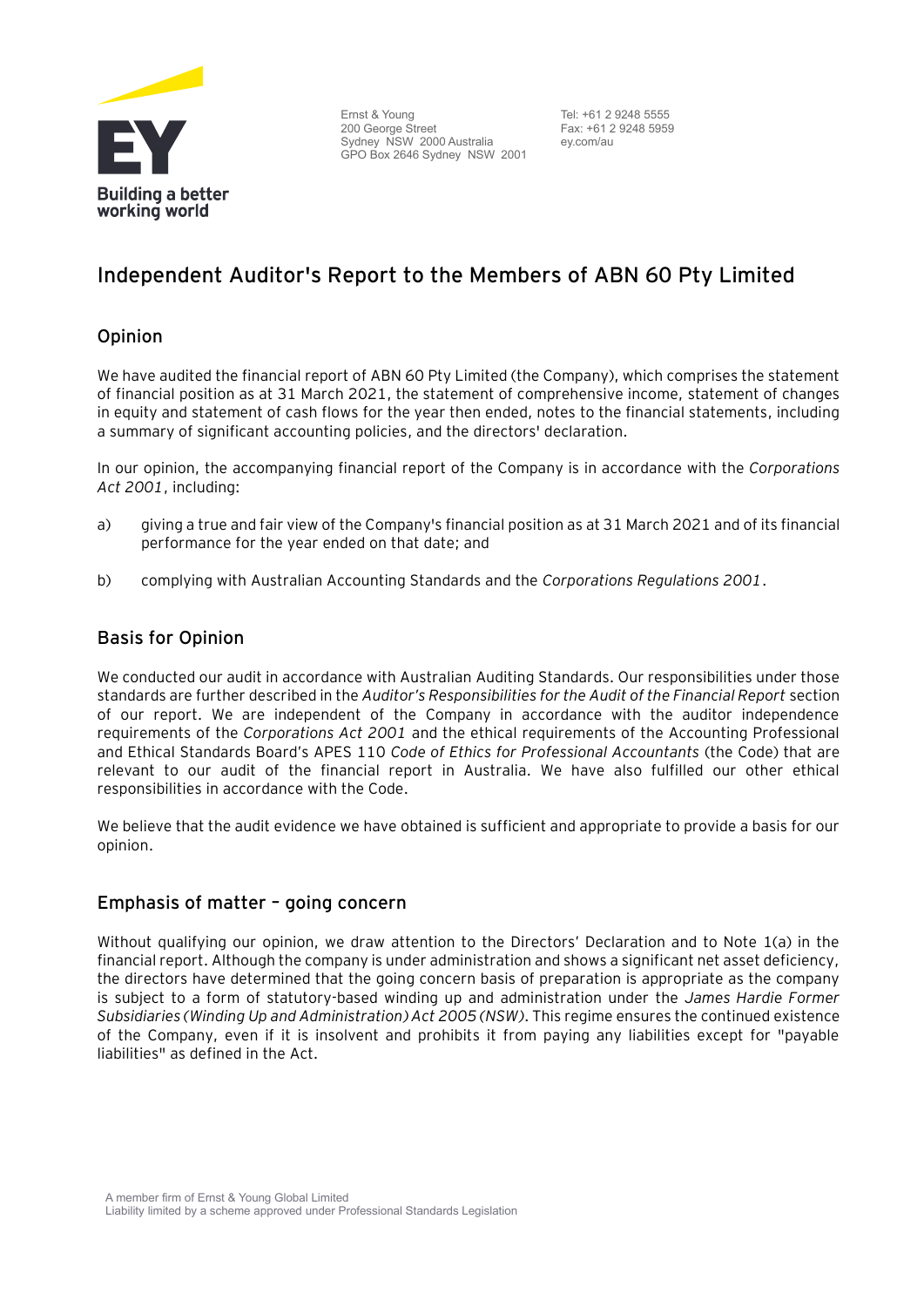

# Information Other than the Financial Report and Auditor's Report Thereon

The directors are responsible for the other information. The other information is the directors' report accompanying the financial report.

Our opinion on the financial report does not cover the other information and accordingly we do not express any form of assurance conclusion thereon.

In connection with our audit of the financial report, our responsibility is to read the other information and, in doing so, consider whether the other information is materially inconsistent with the financial report or our knowledge obtained in the audit or otherwise appears to be materially misstated.

If, based on the work we have performed, we conclude that there is a material misstatement of this other information, we are required to report that fact. We have nothing to report in this regard.

# Responsibilities of the Directors for the Financial Report

The directors of the Company are responsible for the preparation of the financial report that gives a true and fair view in accordance with Australian Accounting Standards and the *Corporations Act 2001* and for such internal control as the directors determine is necessary to enable the preparation of the financial report that gives a true and fair view and is free from material misstatement, whether due to fraud or error.

In preparing the financial report, the directors are responsible for assessing the Company's ability to continue as a going concern, disclosing, as applicable, matters relating to going concern and using the going concern basis of accounting unless the directors either intend to liquidate the Company or to cease operations, or have no realistic alternative but to do so.

# Auditor's Responsibilities for the Audit of the Financial Report

Our objectives are to obtain reasonable assurance about whether the financial report as a whole is free from material misstatement, whether due to fraud or error, and to issue an auditor's report that includes our opinion. Reasonable assurance is a high level of assurance, but is not a guarantee that an audit conducted in accordance with the Australian Auditing Standards will always detect a material misstatement when it exists. Misstatements can arise from fraud or error and are considered material if, individually or in the aggregate, they could reasonably be expected to influence the economic decisions of users taken on the basis of this financial report.

As part of an audit in accordance with the Australian Auditing Standards, we exercise professional judgment and maintain professional scepticism throughout the audit. We also:

• Identify and assess the risks of material misstatement of the financial report, whether due to fraud or error, design and perform audit procedures responsive to those risks, and obtain audit evidence that is sufficient and appropriate to provide a basis for our opinion. The risk of not detecting a material misstatement resulting from fraud is higher than for one resulting from error, as fraud may involve collusion, forgery, intentional omissions, misrepresentations, or the override of internal control.